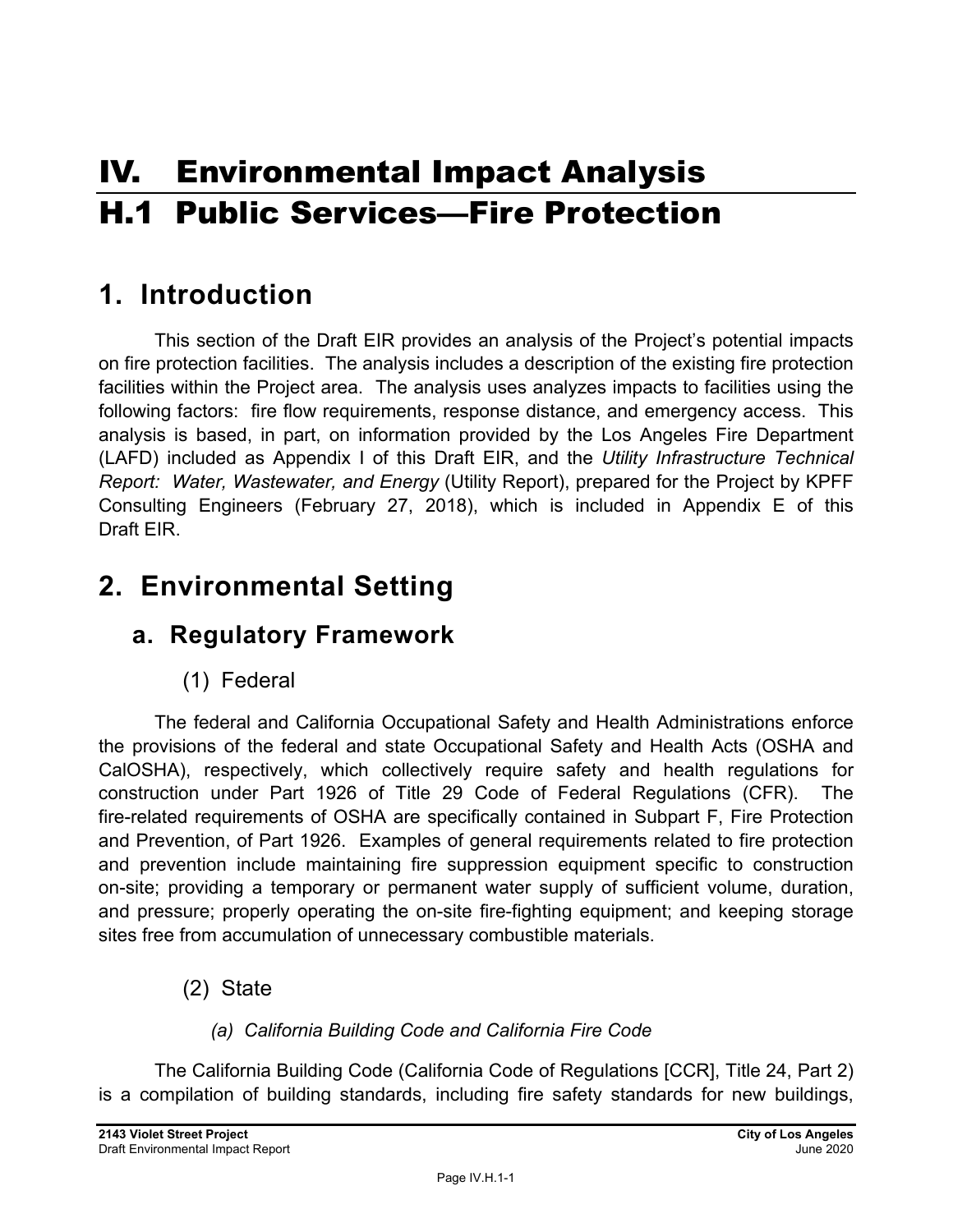which are provided in the California Fire Code (CCR, Title 24, Part 9). California Building Code standards are based on building standards that have been adopted by state agencies without change from a national model code; building standards based on a national model code that have been changed to address particular California conditions; and building standards authorized by the California legislature but not covered by the national model code. The 2016 edition of the California Building Code became effective on January 1,  $2017<sup>1</sup>$  The building standards in the California Building Code apply to all locations in California, except where more stringent standards have been adopted by state agencies and local governing bodies. The 2016 California Fire Code also went into effect on January 1, 2017.<sup>2</sup> Typical fire safety requirements of the California Fire Code include the installation of fire sprinklers in all high-rise buildings; the establishment of fire resistance standards for fire doors, building materials, and particular types of construction; and the clearance of debris and vegetation within a prescribed distance from occupied structures within wildfire hazard areas. Specific California Fire Code fire safety regulations have been incorporated by reference in the Los Angeles Municipal Code (LAMC) with local amendments, as discussed below.

### *(b) California Constitution Article XIII, Section 35*

Section 35 of Article XIII of the California Constitution at subdivision (a)(2) provides: "The protection of public safety is the first responsibility of local government and local officials have an obligation to give priority to the provision of adequate public safety services." Section 35 of Article XIII of the California Constitution was adopted by the voters in 1993 under Proposition 172. Proposition 172 directed the proceeds of a 0.50-percent sales tax to be expended exclusively on local public safety services. California Government Code Sections 30051-30056 provide rules to implement Proposition 172. Public safety services include fire protection. Section 30056 mandates that cities are not allowed to spend less of their own financial resources on their combined public safety services in any given year compared to the 1992-93 fiscal year. Therefore, an agency is required to use Proposition 172 to supplement its local funds used on fire protection services, as well as other public safety services. In *City of Hayward v. Board of Trustee of California State University* (2015) 242 Cal. App. 4th 833, the court found that Section 35 of Article XIII of the California Constitution requires local agencies to provide public safety services, including fire protection and emergency medical services, and that it is reasonable to conclude that the city will comply with that provision to ensure that public safety services are provided.<sup>3</sup> The *Hayward* ruling also concluded that "assuming the city continues to perform its obligations, there is no basis to conclude that the project will cause

*<sup>1</sup> California Building Code, (CCR, Title 24, Part 2).* 

*<sup>2</sup> California Fire Code, (CCR, Title 24, Part 9).* 

*<sup>3</sup> City of Hayward v. Board Trustee of California State University (2015) 242 Cal. App. 4th 833, 847.*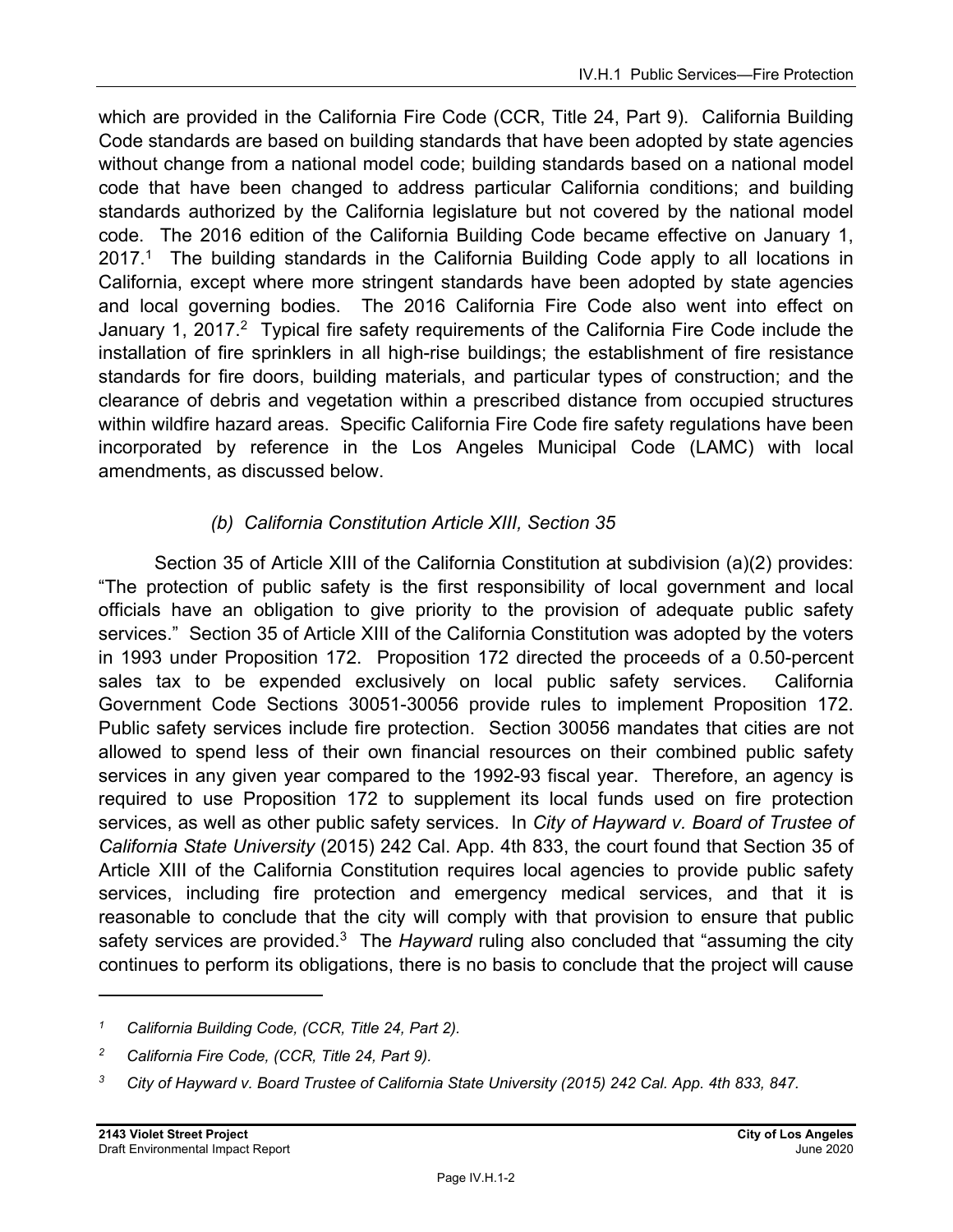a substantial adverse effect on human beings" and the "need for additional fire protection services is not an environmental impact that CEQA requires a project proponent to mitigate."<sup>4</sup>

### (3) City of Los Angeles

### *(a) City of Los Angeles Charter*

Section 520 of the Los Angeles City Charter states that the LAFD's duty is to control and extinguish injurious or dangerous fires and to remove that which is liable to cause those fires. It also requires the LAFD to enforce all ordinances and laws relating to the prevention or spread of fires, fire control, and fire hazards within the City, as well as to conduct fire investigations and protect lives and property in case of disaster or public calamity.

### *(b) City of Los Angeles General Plan Framework Element*

The City of Los Angeles General Plan Framework Element (Framework Element), adopted in December 1996 and readopted in August 2001, sets forth general guidance regarding land use issues for the entire City of Los Angeles and defines citywide policies regarding land use, including infrastructure and public services. Goal 9J of the Infrastructure and Public Services Chapter of the Framework Element specifies that every neighborhood have the necessary level of fire protection service, emergency medical services (EMS), and infrastructure.<sup>5</sup> Objective 9.16 requires that the demand for existing and projected fire facilities and service be monitored and forecasted. Objective 9.17 requires that all areas of the City have the highest level of fire protection and EMS, at the lowest possible cost, to meet existing and future demand. Objective 9.18 requires that the development of new fire facilities be phased with growth. Further, Objective 9.19 requires the maintenance of the LAFD's ability to assure public safety in emergency situations. The City of Los Angeles General Plan Safety Element, discussed below, recognizes that most jurisdictions rely on emergency personnel (police, fire, gas, and water) to respond to and handle emergencies. Under the Framework Element, the City standard for response distance from a fire station is 1.5 miles. $6$  This is consistent with the specifications for response distances within the LAMC, discussed below.

*<sup>4</sup> City of Hayward v. Board Trustee of California State University (2015) 242 Cal. App. 4th 833, 847.* 

*<sup>5</sup> City of Los Angeles General Plan Framework Element, Chapter 9: Infrastructure and Public Services.* 

*<sup>6</sup> City of Los Angeles General Plan Framework Element, p. 9-5.*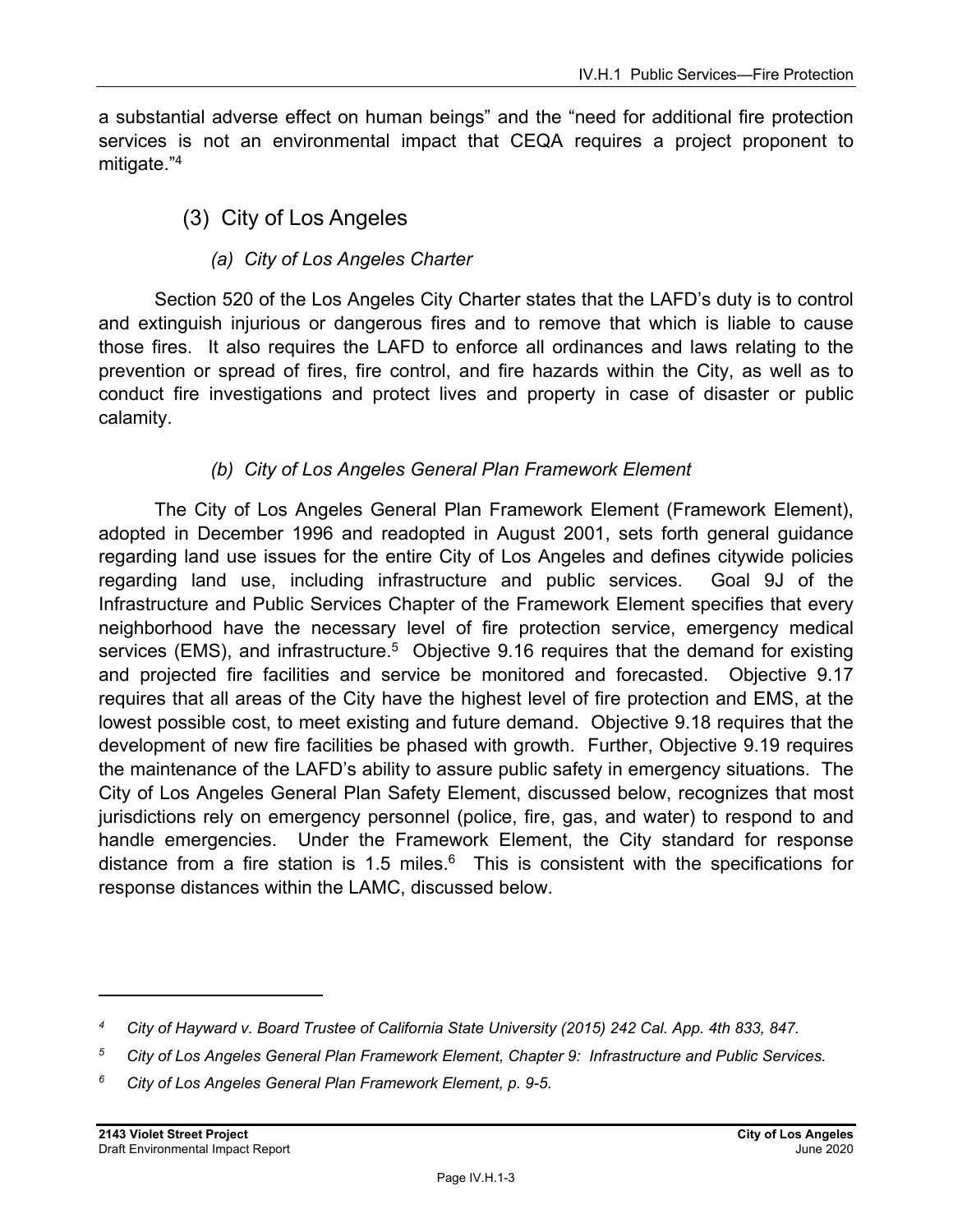### *(c) City of Los Angeles General Plan Safety Element*

The City of Los Angeles General Plan Safety Element (Safety Element), adopted on November 26, 1996, includes policies related to the City's response to hazards and natural disasters, including fires. In particular, the Safety Element sets forth requirements, procedures, and standards to facilitate effective fire suppression and emergency response capabilities. For example, Policy 2.1.6 requires the LAFD to revise regulations and procedures to include the establishment of minimum standards for the location and expansion of fire facilities based on fire flow, intensity and type of land use, life hazard, occupancy, and degree of hazard so as to provide adequate fire response. In addition, the Safety Element designates disaster routes. The nearest disaster routes to the Project Site are the Hollywood Freeway (US-101), the Santa Monica Freeway (I-10), and the Golden State Freeway (I-5), which are all accessible within less than 1 mile of the Project Site. Alameda Street is also a designated disaster route located approximately 0.5 mile east of the Project Site.7

### *(d) Central City North Community Plan*

As discussed in Section IV.F, Land Use, of this Draft EIR, the Project Site is located within the Central City North Community Plan area. The Central City North Community Plan, adopted on December 15, 2000 and amended on September 7, 2016, includes the following objectives and policies that are relevant to fire protection:

- Objective 9-1: ensure that fire facilities and fire protection services are sufficient for the existing and future population and land uses of Central City North.
- Policy 9-1.1: Coordinate with the Fire Department as part of the review of significant development projects and General Plan Amendments affecting land use to determine impact on service demands.
- Policy 9-1.2: Encourage the Fire Department to locate fire services facilities in appropriate locations throughout the community in order to maintain safety.

### *(e) Los Angeles Municipal Code*

The LAMC includes provisions for new construction projects within the City. It contains, by reference, the California Building Code building construction standards, including the California Fire Code, and reflects the policies of the Safety Element. LAMC Chapter V, Article 7, Fire Prevention and Protection (also known as the Fire Code) sets

*<sup>7</sup> Los Angeles General Plan Safety Element, November 1996, Exhibit H, Critical Facilities and Lifeline Systems, p. 61.*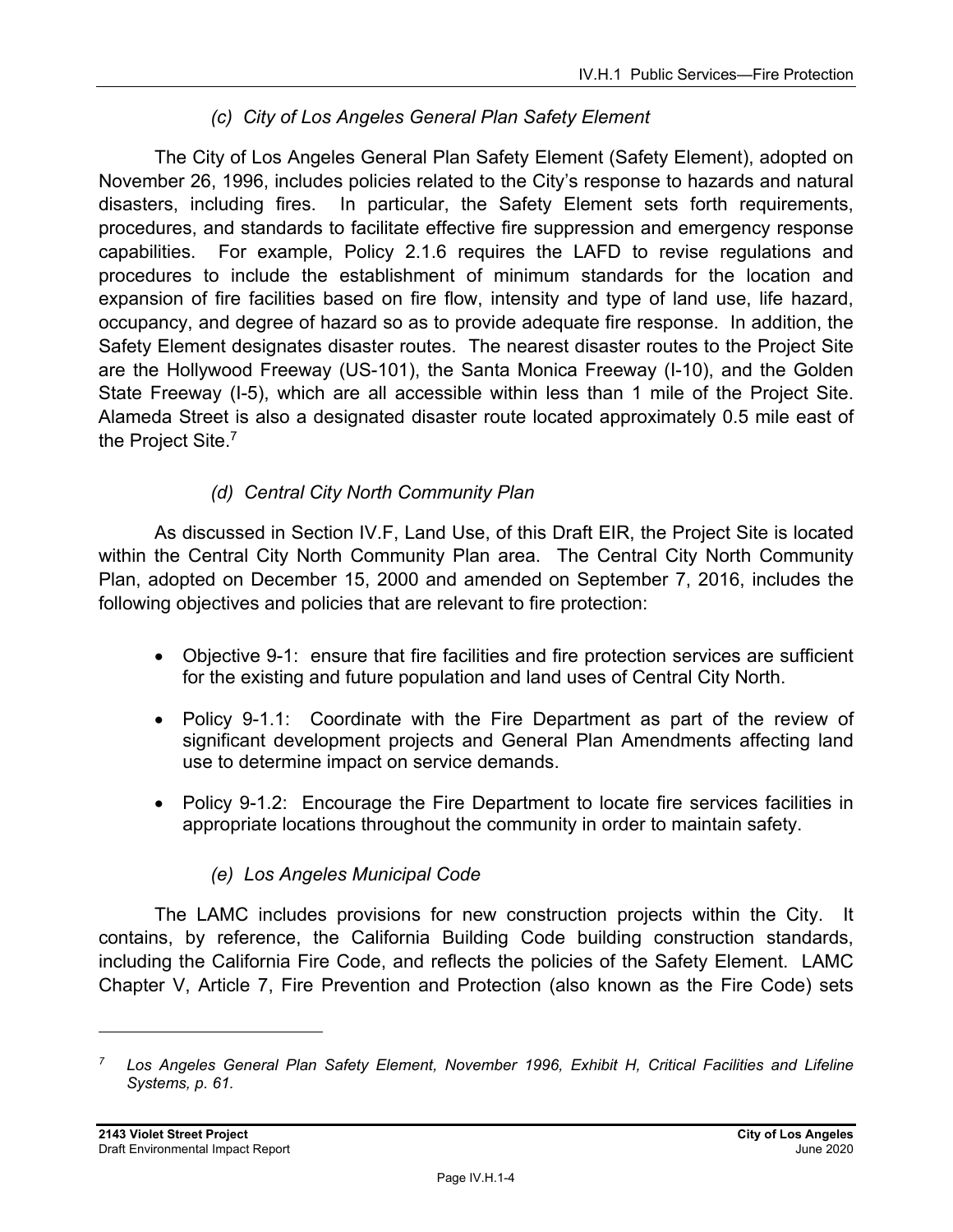forth regulatory requirements pertaining to the prevention of fires; the investigation of fires and life safety hazards; the elimination of fire and life safety hazards in any building or structure (including buildings under construction); the maintenance of fire protection equipment and systems; and the storage, use, and handling of hazardous materials.<sup>8</sup>

Specifically, LAMC Section 57.106.5.2 provides that the Fire Chief shall have the authority to require drawings, plans, or sketches as may be necessary to identify: (1) occupancy access points; (2) devices and systems; (3) utility controls; (4) stairwells; and (5) hazardous materials/waste. In addition, LAMC Section 57.107.6 requires that the installation, alteration, and major repair of the following be performed pursuant to a permit issued by the City's Department of Building and Safety: Fire Department communication systems, building communication systems, automatic elevators, heliports, emergency power systems, fire escapes, private fire hydrants, fire assemblies, fire protective signaling systems, pilot lights and warning lights for heat-producing equipment, refrigerant discharge systems, smoke detectors, emergency smoke control systems, automatic sprinkler systems, standpipe systems, and gas detection systems. Furthermore, LAMC Section 57.118 establishes LAFD's fire/life safety plan review and LAFD's fire/life safety inspection for new construction projects.

The LAMC also addresses access, fire water flow requirements, and hydrants. Specifically, LAMC Section 57.503.1.4 requires the provision of an approved, posted fire lane whenever any portion of an exterior wall is more than 150 feet from the edge of a roadway, while LAMC Section 57.507.3.1 establishes fire water flow standards. Fire water flow requirements, as determined by the LAFD, vary by project site as they are dependent on land use (e.g., higher intensity land uses require higher flow from a greater number of hydrants), life hazard, occupancy, and fire hazard level. As set forth in LAMC Section 57.507.3.1, fire water flow requirements vary from 2,000 gallons per minute (gpm) in low density residential areas to 12,000 gpm in high-density commercial or industrial areas with a minimum residual water pressure of 20 pounds per square inch (psi) remaining in the water system. Mixed-use developments typically fall under the Industrial and Commercial category. As set forth in LAMC Section 57.507.3.1, the Industrial and Commercial category, which has a minimum required fire flow of 6,000 to 9,000 gpm from four to six adjacent fire hydrants flowing simultaneously with a minimum pressure of 20 psi at full flow, which translates to 1,500 gpm per hydrant.

LAMC Section 57.507.3.2 addresses land use-based requirements for fire hydrant spacing and type. Land uses in the Industrial and Commercial category require one hydrant per 80,000 square feet of land with 300-foot distances between hydrants, and

*<sup>8</sup> Ordinance Number 184,913, effective May 19, 2017, updated the Los Angeles Fire Code to incorporate*  by reference portions of the 2016 edition of the California Fire Code and the 2015 edition of the *International Fire Code.*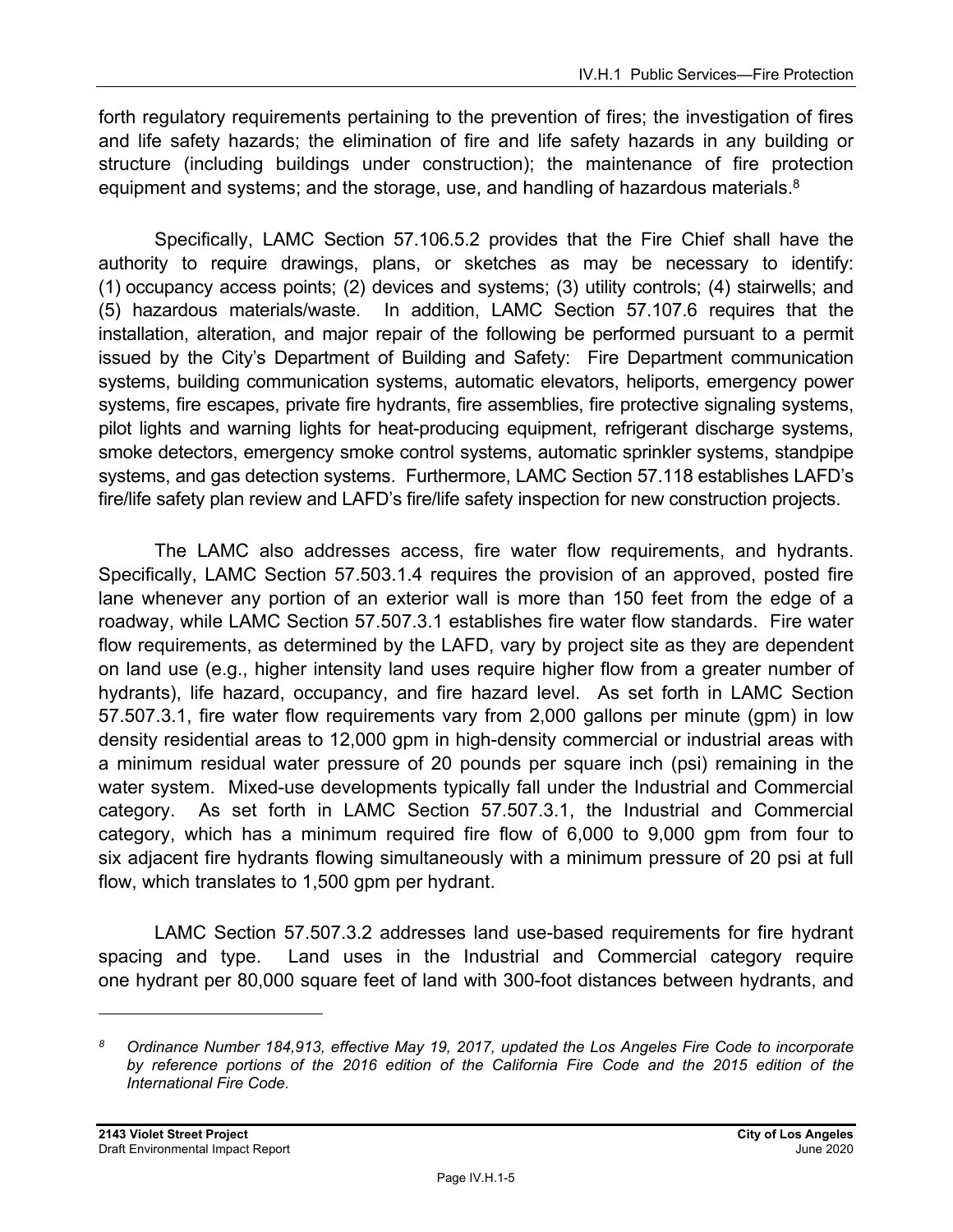2.5-inch by 4-inch double fire hydrants or 4-inch by 4-inch double fire hydrants. Regardless of land use, every first story of a residential, commercial, and industrial building must be within 300 feet of an approved hydrant.

LAMC Section 57.512.1 provides that response distances, which are based on land use and fire flow requirements, shall comply with LAMC Table 57.507.3.3. Based on LAMC Table 57.507.3.3, the maximum response distance for land uses in the Industrial and Commercial category from fire stations with an engine company is 1 mile and the maximum response distance from fire stations with a truck company is 1.5 miles. Where a response distance is greater than that which is allowable, all structures must be constructed with automatic fire sprinkler systems. The LAMC classifies high-rises as buildings where the highest occupied floor level is more than 75 feet above the lowest point of fire access. LAMC Section 57.409 LAMC addresses emergency planning and evacuation requirements for high-rise buildings, including the creation and filing of an emergency plan; LAFD approval of emergency plans, procedures, and evacuation signs; required designated personnel; fire drills; fees; and violations. All emergency plans, procedures, and evacuation signs must be completed and submitted to the LAFD for inspection and approval prior to their implementation in accordance with LAMC Section 57.409.3. LAMC Section 57.409.8.3 requires emergency evacuation signs to be posted in elevator lobbies and adjacent to the doorway leading to the exit stairs. LAMC Section 57.409.9.3 requires residential high-rise buildings to conduct mandatory fire drills at least annually under the direction of a designated Fire Safety Director. In addition, LAMC Section 57.4705 addresses specific fire safety requirements for new high-rises, including specific requirements related to an elevator system, vertical exit enclosures, portable fire extinguishers in each residential occupancy unit, and standby power for window washing equipment. In accordance with LAMC Section 57.4705.1.6, at least one elevator in each bank of elevators must be available for fire emergency service. LAMC Section 57.4705.1.7 requires that at least one elevator car serving all building levels must be available for emergency use.

The LAFD recently modified its Requirement No. 10 pertaining to helicopter landing facilities on high-rise buildings. While helicopter landing facilities are still required, as announced in September 2014 and officially revised in November 2014, pursuant to LAFD Requirement No. 10, an Emergency Helicopter Landing Facility (EHLF) will not be required if specific life safety features are provided and approved by the Fire Marshal in compliance with two options.<sup>9,10</sup> Option 1 (EHLF Equivalency—HTLA) pertains to the provision of a

*<sup>9</sup> City of Los Angeles Mayor Eric Garcetti, Media, News, City Eliminates Helipad Requirement, www. lamayor.org/city-eliminates-helipad-requirement, accessed March 12, 2020.* 

*<sup>10</sup> LAFD, Los Angeles Fire Department Requirement No. 10, Emergency Helicopter Landing Facilities (EHLF) Requirements, revised 11/17/2014.*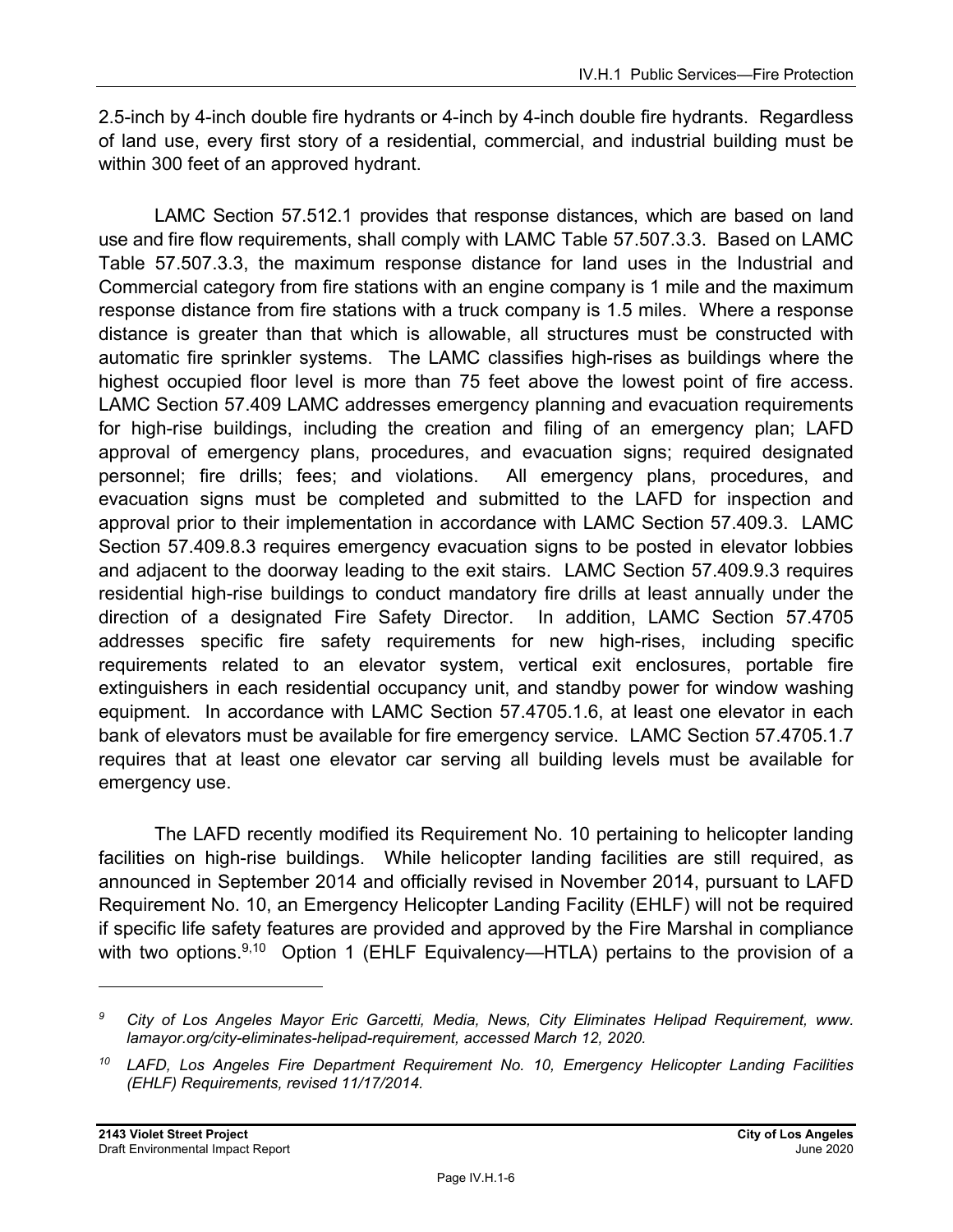Helicopter Tactical Landing Area (HTLA) in lieu of the EHLF. An HTLA is defined by the LAFD as a "designated load bearing area with dimensions that will be less than those required for the load bearing area of an EHLF but with sufficient safety area around the HTLA to provide clearance for the helicopter." LAFD Regulation No. 10 specifies HTLA and life safety feature requirements under different high-rise building height categories: over 75 feet, but less than 120 feet; over 120 feet, but less than 240 feet; over 240 feet, but less than 420 feet; and over 420 feet, but less than 1,000 feet. For Option 1, life safety features include:

- Two Fire Service Access Elevators
- Two-three stairways with roof access
- Enclosed elevator lobbies
- Escalator openings or stairways that are not part of the means of egress system and connect more than two stories shall be protected by approved poweroperated automatic shutters at every penetrated floor

Option 2 (EHLF Equivalency—No EHLF and No HTLA) applies when all life safety elements included in Option 1 have been provided along with additional life safety features included in Option 2. For Option 2, the additional life safety features include:

- An automatic sprinkler system installed throughout the high-rise building. In light and ordinary hazard areas, other than parking garages, listed quick-response sprinklers, including extended coverage quick-response sprinklers, shall be used throughout the system. The National Fire Protection Agency (NFPA) 13 reduction to the hydraulic design area of operation for quick-response sprinkler systems shall not be permitted.<sup>11</sup>
- A Video Camera Surveillance System with cameras located in all Fire Service Access Elevator Lobbies and on every 5th floor landing in exit stairway shafts, with an additional camera at the top of the exit stairway shaft. LAFD video surveillance shall be usable from the LAFD's "fire control room" and installed with system cabling "survivability" requirements similar to NFPA Standard 72 for fire alarm systems. System cameras are required to be active during a fire alarm condition within the building.
- For high-rise buildings over 420 feet: egress stairways with a capacity, in inches, calculated by multiplying the occupant load served by a means of egress

*<sup>11</sup> To meet the intent of this life safety feature it will typically require larger size branch lines for the automatic sprinkler system with quick response sprinkler heads.*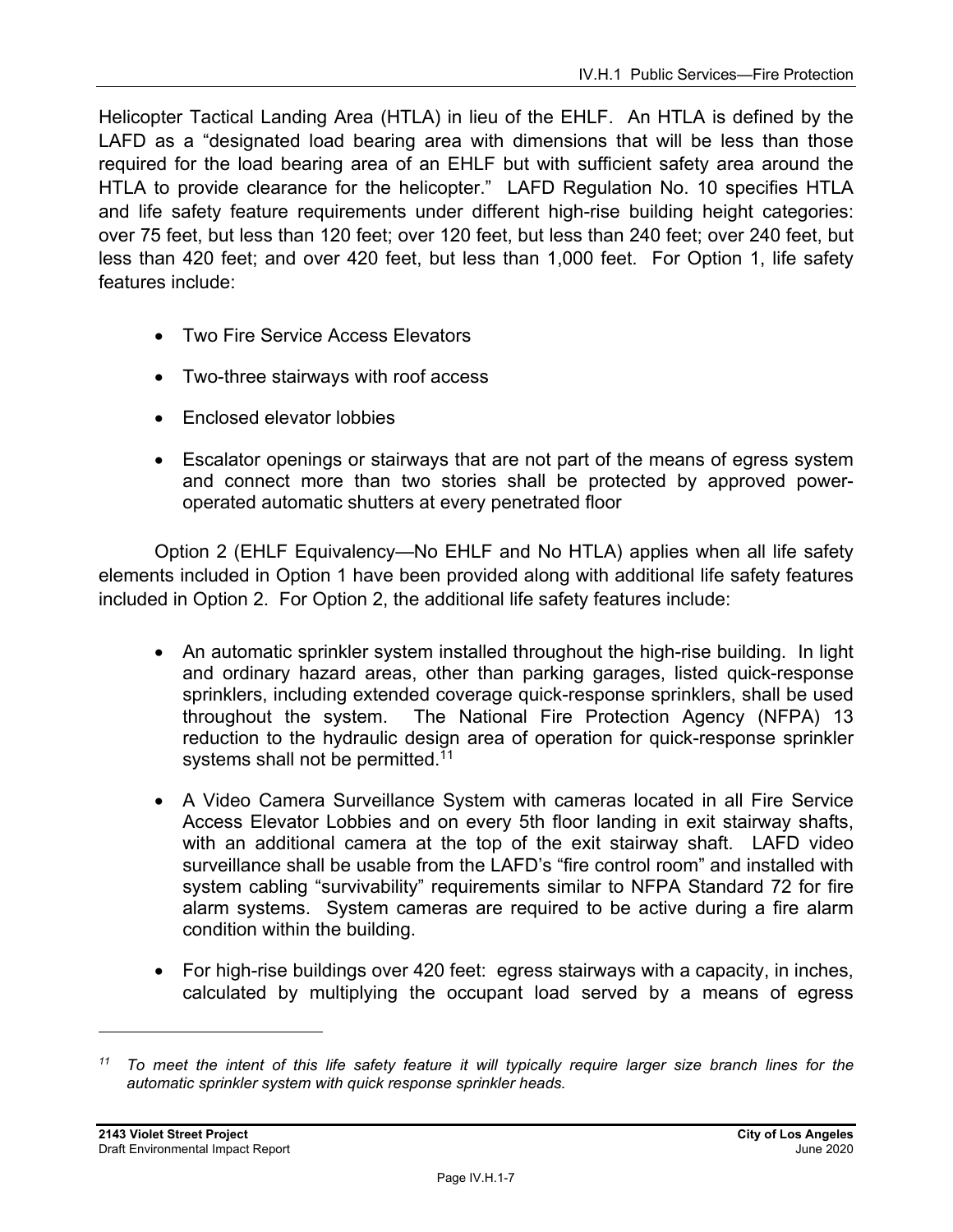capacity factor of 0.3 inch per person. However, the capacity shall not be less than specified elsewhere in the building and fire codes.

### *(f) City of Los Angeles Propositions*

Proposition F, the City Fire Facilities Bond, approved by voters in November 2000, allocated \$378.6 million to build 19 new or replacement neighborhood fire/paramedic stations.<sup>12</sup> The Proposition F Fire Facilities Bond Team consists of the LAFD, City Bureau of Engineering, and contracting firm Bovis Lend Lease. This team oversees allocation of the funds. The team identified numerous projects to upgrade fire facilities, including construction of new training centers, replacing and constructing new fire stations, and building a new Air Operations Helicopter Facility and General Services Helicopter Fleet Maintenance Building.<sup>13</sup> Of the stations nearest the Project Site, Fire Station No. 4, previously located at 800 N. Main Street, was replaced with a new fire station at 450 E. Temple Street.<sup>14</sup>

Proposition Q, the Citywide Public Safety Bond Measure, was approved by voters in March 2002. This proposition involves the spending of \$600 million to renovate, improve, expand and construct police, fire, 911, and paramedic facilities.<sup>15</sup> Proposition Q involves 13 overall projects consisting of the construction and/or replacement of five new police stations, replacement of one new police station and jail, construction of two bomb squad facilities, construction of one new Metro detention center, construction of one new Emergency Operations Center/Police Operations Center/Fire Dispatch Center facility, construction of one new Valley Traffic Division and Bureau Headquarters, renovation of fire facilities, and renovation of police facilities.<sup>16</sup> Renovation of 72 fire facilities was complete as of August/September 2014.17

*15 City Administrative Officer Miguel A. Santana to the Mayor and Council, June 30, 2016, City of Los Angeles Inter-Departmental Correspondence: SB 165 Annual Report Requirements for Fiscal Year 2013–3014 Proposition Q Program, Attachment B, Citywide Public Safety Bond Program Annual Report 2014.* 

*16 City Administrative Officer Miguel A. Santana to the Mayor and Council, June 30, 2016, City of Los Angeles Inter-Departmental Correspondence: SB 165 Annual Report Requirements for Fiscal Year 2013–3014 Proposition Q Program, Attachment B, Citywide Public Safety Bond Program Annual Report 2014.* 

*<sup>12</sup> City of Los Angeles Department of Public Works, Bureau of Engineering, Proposition F, Facilities Bond, www.eng.lacity.org/fire\_bond, accessed March 12, 2020.* 

*<sup>13</sup> City of Los Angeles Department of Public Works, Bureau of Engineering, Proposition F, Facilities Bond, www.eng.lacity.org/fire\_bond, accessed March 12, 2020.* 

*<sup>14</sup> City of Los Angeles, Department of Public Works, Bureau of Engineering, New Standard Fire/Paramedic Station 4, http://eng2.lacity.org/projects/fire\_bond/FS4new.htm, accessed March 12, 2020.* 

*<sup>17</sup> City of Los Angeles, Department of Public Works, Bureau of Engineering, 2002 Proposition Q Citywide Safety Bond Program, Progress Report—August/September 2014.*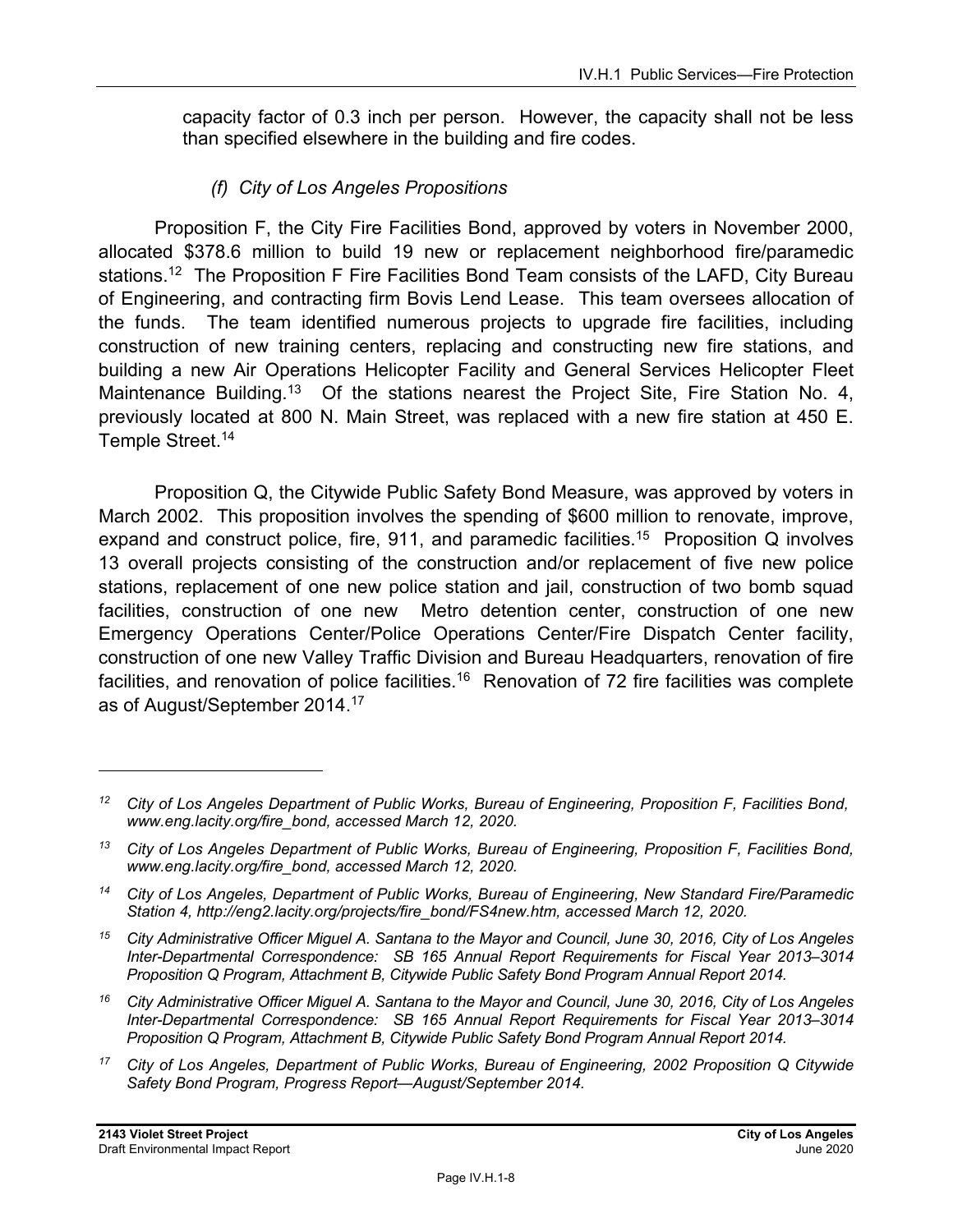Measure J, which was approved by voters at the November 7, 2006 election, is a charter amendment and ordinance that involves technical changes to Proposition F. Under Proposition F, the construction of new regional fire stations to provide training and other facilities at or near standard fire stations was required to take place on single sites of at least 2 acres. Measure J allows new regional fire stations funded by Proposition F and located in densely developed areas to be designed and built on one or more properties equaling less than 2 acres.

### *(g) Los Angeles Fire Department Strategic Plan 2018–202018*

The Los Angeles Fire Department Strategic Plan 2018–2020, A Safer City 2.0, is a collaborative effort between LAFD staff, city leaders, and community members to accomplish the LAFD's organizational vision. The Strategic Plan 2018–2020 builds upon the progress of the first Strategic Plan from 2015–2017, which resulted in the achievement of 70 percent of its goals. As provided in the Strategic Plan 2018–2020, five goals will guide the LAFD for the next three years: (1) provide exceptional public safety and emergency service; (2) embrace a healthy, safe and productive work environment; (3) implement and capitalize on advanced technology; (4) enhance LAFD sustainability and community resiliency; and (5) increase opportunities for personal growth and professional development. With implementation of specific strategies, the Strategic Plan 2018–2020 will also align its progress with City of Los Angeles Mayor Eric Garcetti's four priority outcomes to provide a safe city, a well-run city government, a livable and sustainable city, and a prosperous city.

# **b. Existing Conditions**

### (1) Fire Protection Services, Facilities, and Response Times

The LAFD serves as the City's life safety agency with approximately 3,435 uniformed fire personnel, providing fire prevention, firefighting, emergency medical care, technical rescue, hazardous materials mitigation, disaster response, public education, and community services.19 There are 106 neighborhood fire stations strategically located across the LAFD's 469-square-mile jurisdiction.<sup>20</sup> At any given time, a total of

*<sup>18</sup> LAFD, Strategic Plan 2018–2020, A safer City 2.0, https://issuu.com/lafd/docs/strategic\_plan\_final\_2018. 02.09?e=17034503/59029441, accessed March 12, 2020.* 

*<sup>19</sup> LAFD, Our Mission, www.lafd.org/about/about-lafd/our-mission, accessed March 12, 2020.* 

*<sup>20</sup> LAFD, Our Mission, www.lafd.org/about/about-lafd/our-mission, accessed March 12, 2020.*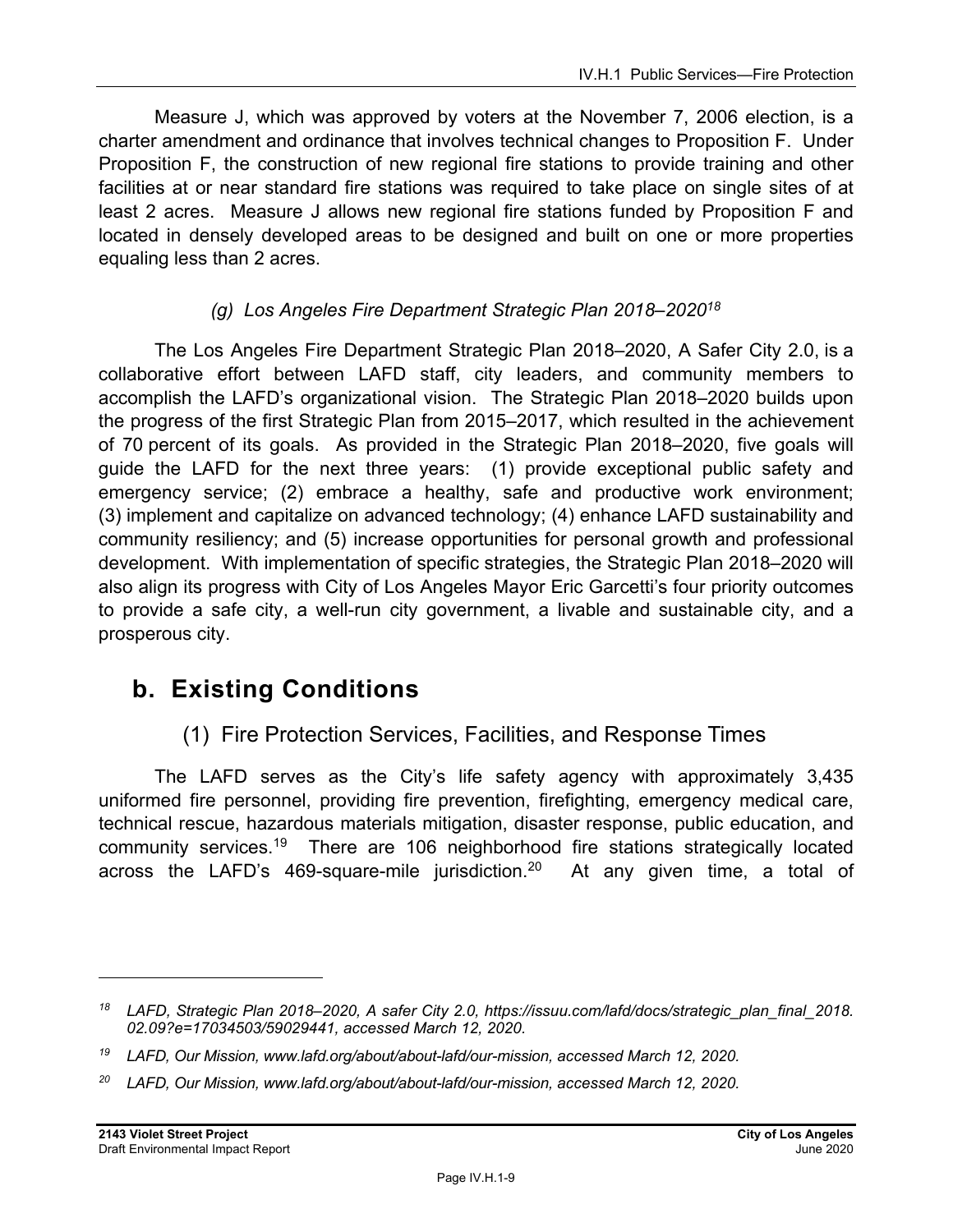1,018 firefighters (including 270 serving as firefighter/paramedics) are on 24-hour duty.<sup>21</sup> In addition, the LAFD is supported by 381 technical and administrative personnel.<sup>22</sup>

As shown in Figure IV.H.1-1 on page IV.H.1-11, there are three LAFD fire stations located within a 2-mile radius of the Project Site, and a fourth just outside the 2-mile radius.<sup>23</sup> The closest station to the Project Site is Fire Station No. 17, which is the designated "first in" station, located approximately 0.6 mile south of the Project Site at 1601 South Santa Fe Avenue.<sup>24</sup> As shown in Table IV.H.1-1 on page IV.H.1-12, Fire Station No. 17 consists of an assessment engine, paramedic rescue ambulance, foam tender, HazMat tender, arson investigation unit, and a staff of eight.<sup>25</sup>

Secondary fire stations that serve the Project Site include Fire Station No. 9, located 1.4 miles northwest of the Project Site at 430 E. 7th Street; Fire Station No. 4, located 1.6 miles north of the Project Site at 450 E. Temple Street; and Fire Station No. 2, located 1.7 miles northeast of the Project Site at 1962 Cesar Chavez Avenue.<sup>26</sup> Fire Station No. 9 consists of an assessment engine, assessment truck, BLS ambulance, and a staff of 12; Fire Station No. 4 consists of an assessment engine, paramedic rescue ambulance, EMS battalion captain, BLS rescue ambulance, and a staff of nine; and Fire Station No. 2 consists of an assessment light force, paramedic rescue ambulance, and a staff of 12.<sup>27</sup> Therefore, the Project Site is located within the required response distance from a fire station with an engine or truck company.

The response times for January to February 2020, shown in Table IV.H.1-2 on page IV.H.1-13, are provided for informational purposes since LAFD has not established response time standards for emergency response or adopted the National Fire Protection Association (NFPA) standard of 5 minutes for EMS response and 5 minutes, 20 seconds

*<sup>21</sup> LAFD, Our Mission, www.lafd.org/about/about-lafd/our-mission, accessed March 12, 2020.* 

*<sup>22</sup> LAFD, Our Mission, www.lafd.org/about/about-lafd/our-mission, accessed March 12, 2020.* 

*<sup>23</sup> In their letter dated October 16, 2018, LAFD identified four stations within a 2-mile radius. However, the inclusion of Fire Station No. 15 appears to be an error as it is located over 3 miles from the Project Site.* 

*<sup>24</sup> Written correspondence from Ralph M. Terrazas, Fire Chief, and Kristen Crowley, Fire Marshal, Bureau of Fire Prevention and Public Safety, Los Angeles Fire Department, October 16, 2018.* 

*<sup>25</sup> Written correspondence from Ralph M. Terrazas, Fire Chief, and Kristen Crowley, Fire Marshal, Bureau of Fire Prevention and Public Safety, Los Angeles Fire Department, October 16, 2018.* 

*<sup>26</sup> Written correspondence from Ralph M. Terrazas, Fire Chief, and Kristen Crowley, Fire Marshal, Bureau of Fire Prevention and Public Safety, Los Angeles Fire Department, October 16, 2018* 

*<sup>27</sup> Written correspondence from Ralph M. Terrazas, Fire Chief, and Kristen Crowley, Fire Marshal, Bureau of Fire Prevention and Public Safety, Los Angeles Fire Department, October 16, 2018*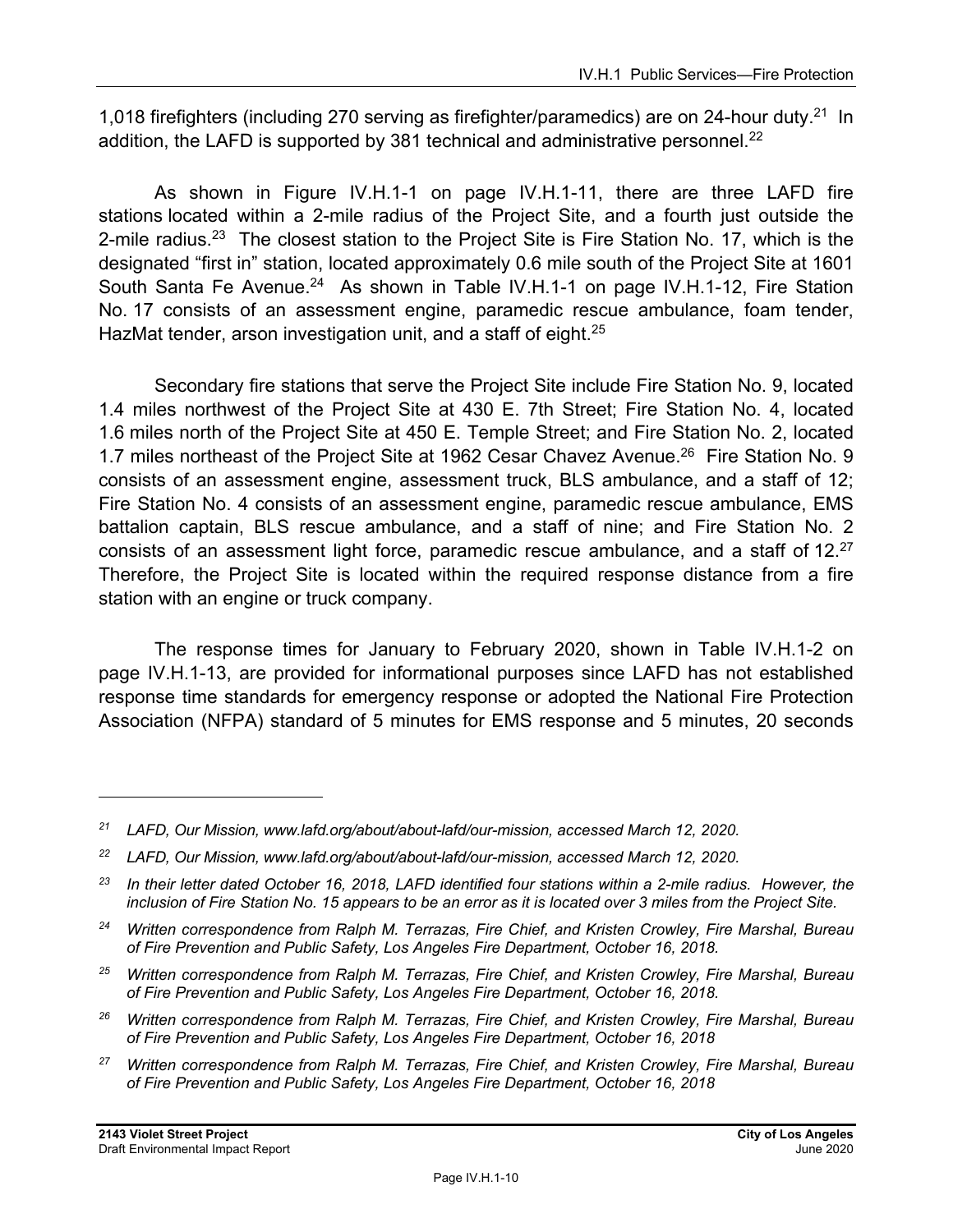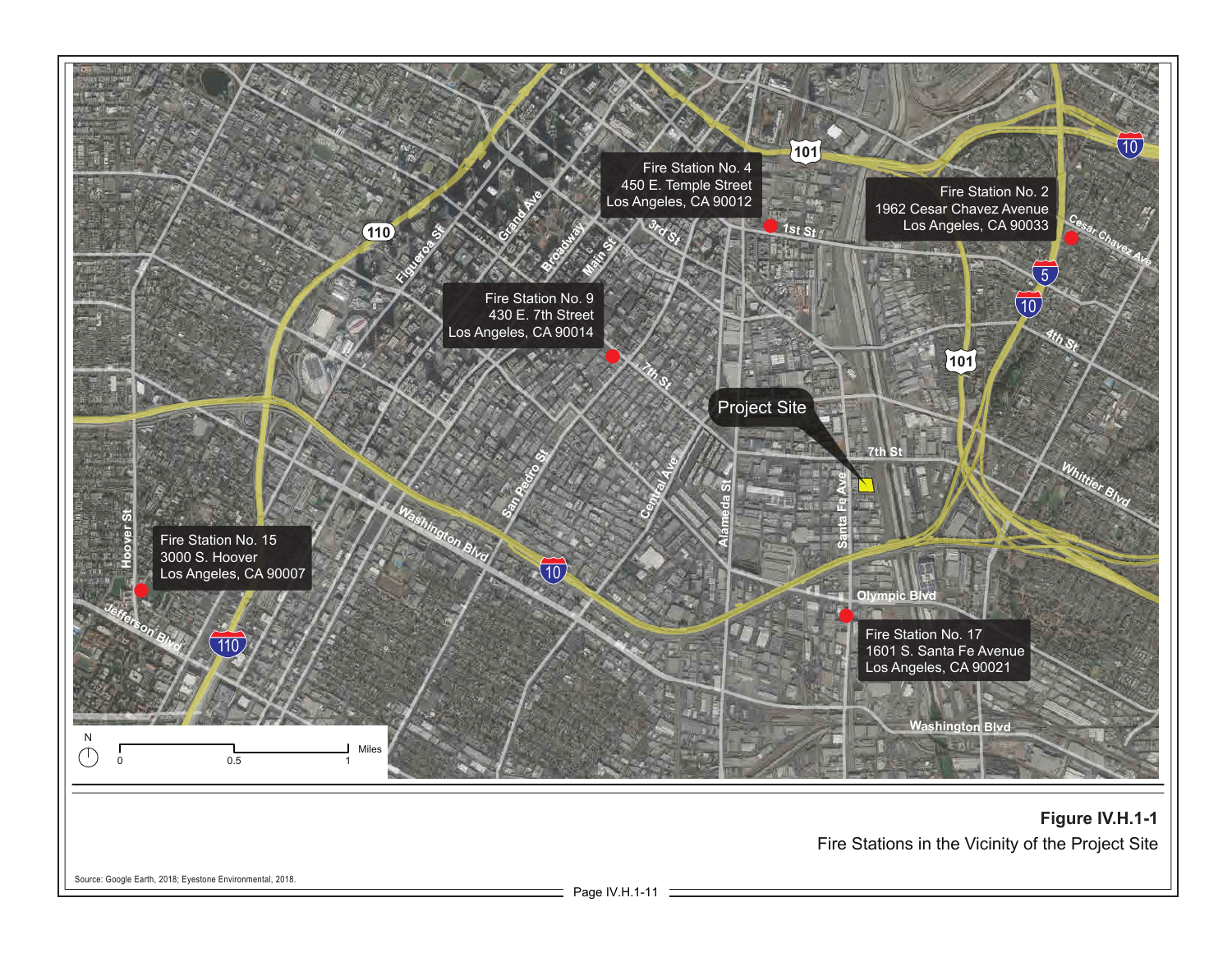| <b>Station No., Location, and</b><br><b>Community Served</b>                                                                                                                                         | Distance from<br><b>Project Site</b> | <b>Equipment</b>                                                                                                                                        | <b>Staffing</b>   |
|------------------------------------------------------------------------------------------------------------------------------------------------------------------------------------------------------|--------------------------------------|---------------------------------------------------------------------------------------------------------------------------------------------------------|-------------------|
| Fire Station No. 17<br>1601 S. Santa Fe Avenue<br>Los Angeles, CA 90021                                                                                                                              | $0.6$ mile                           | • Assessment Engine<br>Paramedic Rescue Ambulance<br>$\bullet$<br>Foam Tender<br>$\bullet$<br>Haz-Mat Tender<br>$\bullet$<br>• Arson Investigation Unit | 8                 |
| Fire Station No. 9<br>430 E. 7th Street<br>Los Angeles, CA 90014                                                                                                                                     | 1.4 miles                            | • Assessment Engine<br>• Assessment Truck<br><b>BLS Rescue Ambulance</b>                                                                                | 12                |
| Fire Station No. 4<br>450 E. Temple Street<br>Los Angeles, CA 90012                                                                                                                                  | 1.6 miles                            | • Assessment Engine<br><b>Paramedic Rescue Ambulance</b><br>• EMS Battalion Captain<br><b>BLS Rescue Ambulance</b><br>$\bullet$                         | 9                 |
| Fire Station No. 2<br>1962 Cesar Chavez Avenue<br>Los Angeles, CA 90033                                                                                                                              | 2.3 miles                            | • Assessment Light Force<br>Engine<br>$\bullet$<br>Paramedic Rescue Ambulance<br>$\bullet$                                                              | $12 \overline{ }$ |
| Source: Written correspondence from Ralph M. Terrazas, Fire Chief, and Kristen Crowley, Fire Marshal,<br>Bureau of Fire Prevention and Public Safety, Los Angeles Fire Department, October 16, 2018. |                                      |                                                                                                                                                         |                   |

**Table IV.H.1-1 LAFD Fire Stations Located in the Project Vicinity** 

for fire suppression response.<sup>28</sup> Roadway congestion, intersection level of service (LOS), weather conditions, and construction traffic along a response route can affect response time. Generally, multi-lane arterial roadways allow emergency vehicles to travel at higher rates of speed and permit other traffic to maneuver out of a path of an emergency vehicle. Additionally, the LAFD, in collaboration with Los Angeles Department of Transportation (LADOT), has developed a Fire Preemption System (FPS), a system that automatically turns traffic lights to green for emergency vehicles traveling along designated City streets to aid in emergency response.<sup>29</sup> The City of Los Angeles has over 205 miles of major arterial routes that are equipped with FPS.<sup>30</sup> Although response time can be considered to assess the adequacy of fire protection services, LAFD utilizes a variety of other criteria, including required fire flow, response distance from existing fire stations, and the LAFD's judgment for needs in an area. If the number of incidents in a given area increases, it is the LAFD's

*<sup>28</sup> NFPA, NFPA 1710—Standard for the Organization and Deployment of Fire Suppression Operations, Emergency Medical Operations, and Special Operations to the Public by Career Fire Departments, 2016 Edition. Response time is turnout time plus travel time for EMS and fire suppression incidents.* 

*<sup>29</sup> LADOT, Los Angeles Signal Synchronization Fact Sheet.* 

*<sup>30</sup> LAFD, Training Bulletin: Traffic Signal Preemption System for Emergency Vehicles, Bulleting No. 133, October 2008.*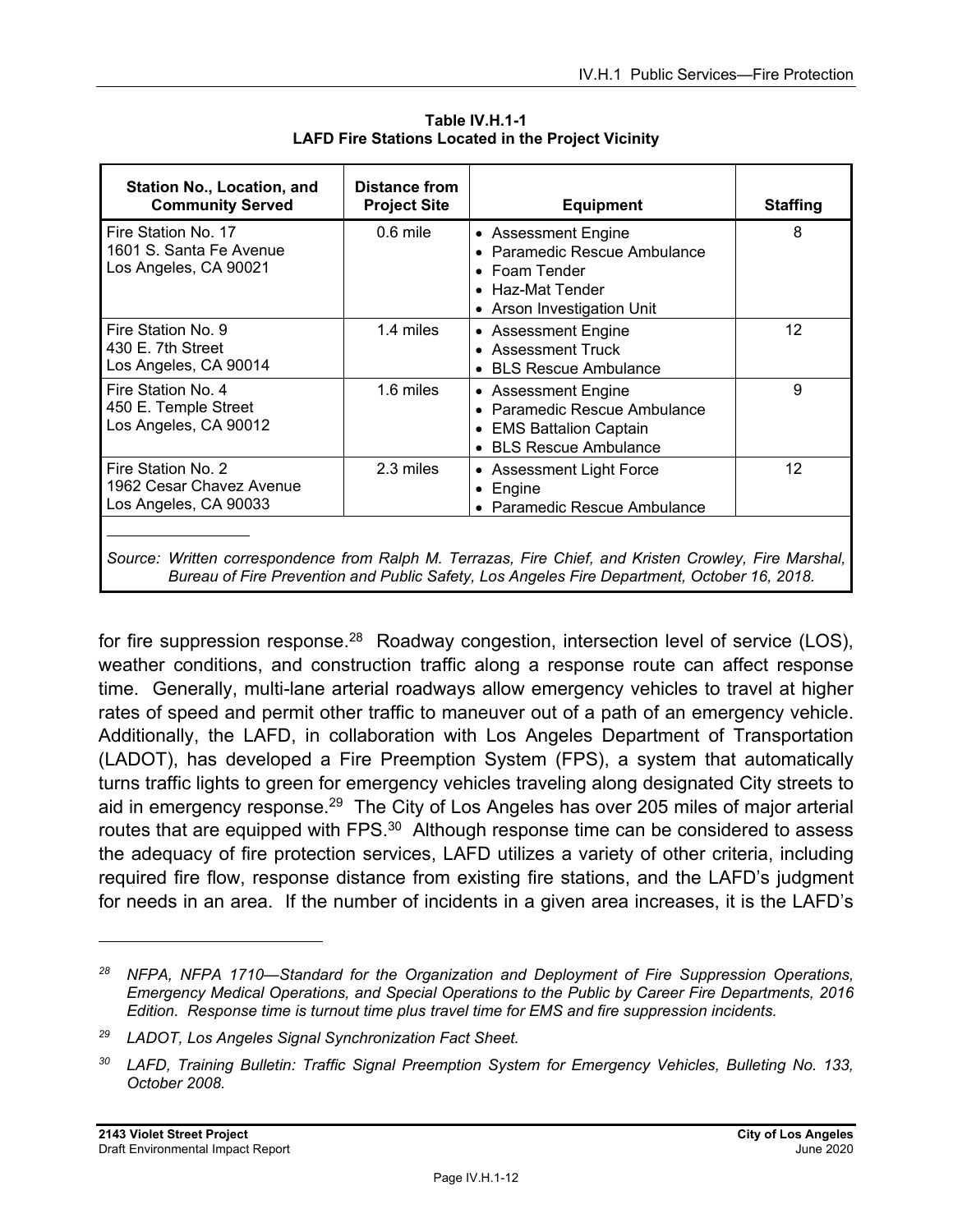| <b>Station</b>      | <b>Average Response Time to EMS</b><br><b>Incident</b><br>(Minutes:Seconds) | <b>Average Response Time to</b><br><b>Non-EMS Incident</b><br>(Minutes:Seconds) |
|---------------------|-----------------------------------------------------------------------------|---------------------------------------------------------------------------------|
| Fire Station No. 17 | 6:37                                                                        | 6:05                                                                            |
| Fire Station No. 9  | 5:58                                                                        | 5:27                                                                            |
| Fire Station No. 4  | 6:23                                                                        | 5:57                                                                            |
| Fire Station No. 2  | 6:31                                                                        | 6:21                                                                            |
| Citywide            | 6:41                                                                        | 6:18                                                                            |
|                     |                                                                             |                                                                                 |

**Table IV.H.1-2 Average EMS and Non-EMS Response Times (2020)** 

*a Response times are based on January–February 2020 data.* 

*Source: LAFD, FireStatLA, Station 17 Response Metrics for 2020, www.lafd.org/fsla/stations-map?st= 396&year=2020, accessed March 12, 2020; LAFD, FireStatLA, Station 9 Response Metrics for 2020, www.lafd.org/fsla/stations-map?st=356&year=2020, accessed March 12, 2020; LAFD, FireStatLA, Station 4 Response Metrics for 2020, www.lafd.org/fsla/stations-map?st=301&year= 2020, accessed March 12, 2020; FireStatLA, Station 2 Response Metrics for 2020, www.lafd.org/ fsla/stations-map?st=311&year=2020, accessed March 12, 2020; and LAFD, FireStatLA, Citywide Response Metrics for 2020, www.lafd.org/fsla/stations-map, accessed March 12, 2020.* 

responsibility to assign new staff and equipment, as necessary, to maintain adequate levels of service. In conformance with the California Constitution Article XIII, Section 35(a)(2) and the *City of Hayward v. Board Trustee of California State University* (2015) 242 Cal, App. 4th 833, 847 ruling, the City is meeting its constitutional obligation to provide adequate public safety services, including fire protection and emergency medical services and the need for additional fire protection services is not an environmental impact that CEQA requires a project proponent to mitigate.

### (2) Emergency Access

Vehicular access to the Project Site is currently available at driveways along Violet Street, East 7th Place, and a public alley that abuts the Project Site to the west.

### (3) Fire Water Infrastructure

As discussed in Section IV.K.1, Utilities and Service Systems—Water Supply and Infrastructure, of this Draft EIR, in addition to providing domestic water service, the Los Angeles Department of Water and Power (LADWP) also provides water for firefighting services in accordance with the City of Los Angeles Fire Code (LAMC Chapter V, Article 7). Water service is currently provided to the Project Site via an existing 6-inch water main in 7th Place and an existing 6-inch water main in Violet Street. The Project Site has an active domestic water connection from 7th Place.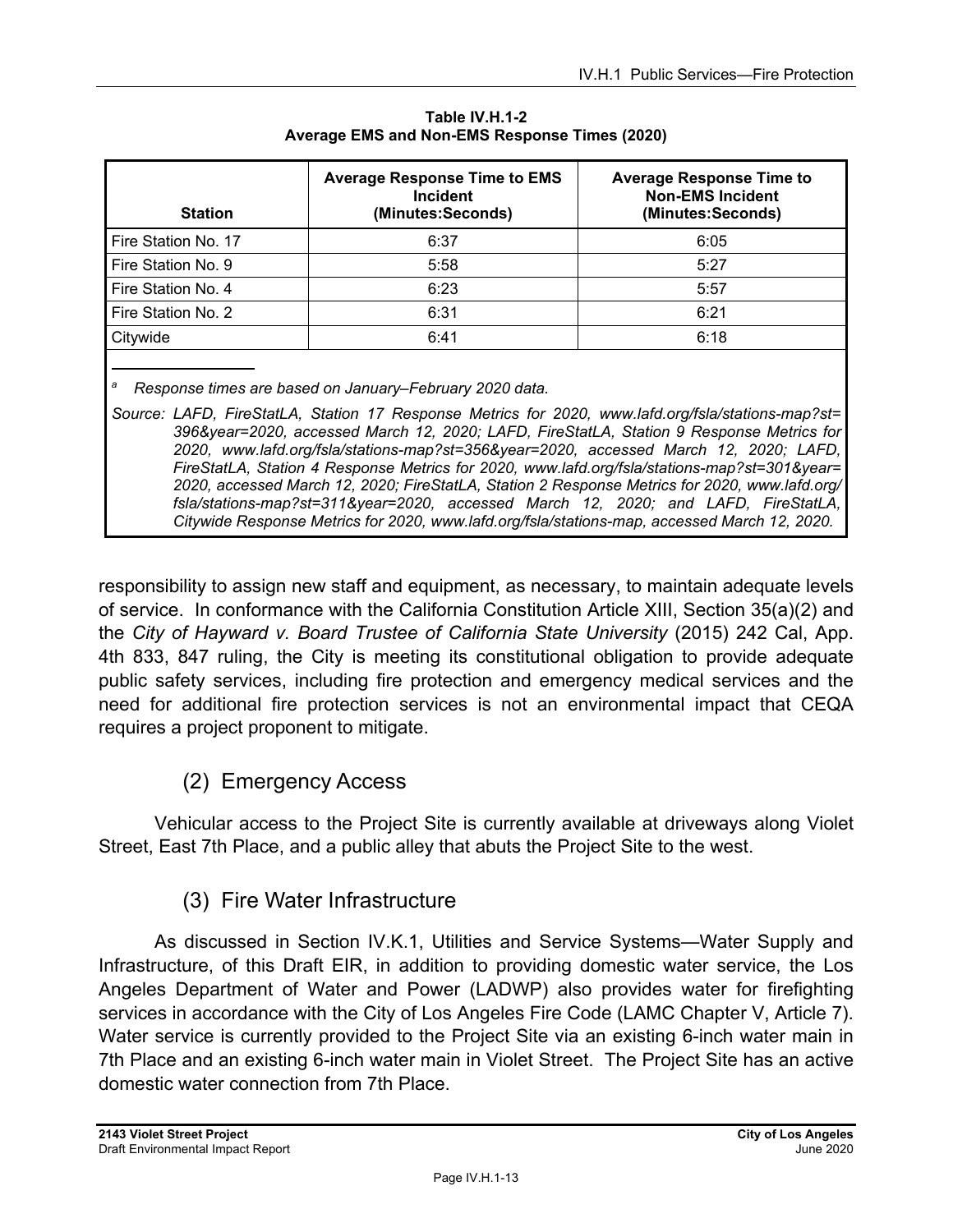### (4) Fire Hazard Areas

There are no wildlands located adjacent to or in the vicinity of the Project Site. In addition, the Project Site is not located within a City-designated Very High Fire Hazard Severity Zone or Fire District No. 1.<sup>31,32</sup>

# **3. Project Impacts**

# **a. Thresholds of Significance**

(1) State CEQA Guidelines Appendix G

In accordance with Appendix G of the CEQA Guidelines, a project would have a significant impact related to fire protection if it would:

#### *Threshold (a): Result in substantial adverse physical impacts associated with the provision of new or physically altered government facilities (i.e., fire), need for new or physically altered governmental facilities, the construction of which would cause significant environmental impacts, in order to maintain acceptable service ratios, response times or other performance objectives for fire protection services.*

For this analysis, the Appendix G threshold listed above is relied upon. The analysis utilizes factors and considerations identified in the *L.A. CEQA Thresholds Guide,* as appropriate to assist in answering the Appendix G thresholds. The *L.A. CEQA Thresholds Guide* states that the determination of significance shall be made on a case-by-case basis, considering the following factor to evaluate fire protection:

 A project would normally have a significant impact on fire protection if it requires the addition of a new fire station or the expansion, consolidation or relocation of an existing facility to maintain service.

# **b. Methodology**

Project impacts regarding fire services are evaluated by the LAFD on a project-byproject basis. A project's land use, fire-related needs, and whether the project site meets

*<sup>31</sup> City of Los Angeles, Department of City Planning, ZIMAS, http://zimas.lacity.org/, accessed March 12, 2020.* 

*<sup>32</sup> Fire District No. 1 consists of areas identified by the City that are required to meet additional development regulations to mitigate fire hazard-related risks.*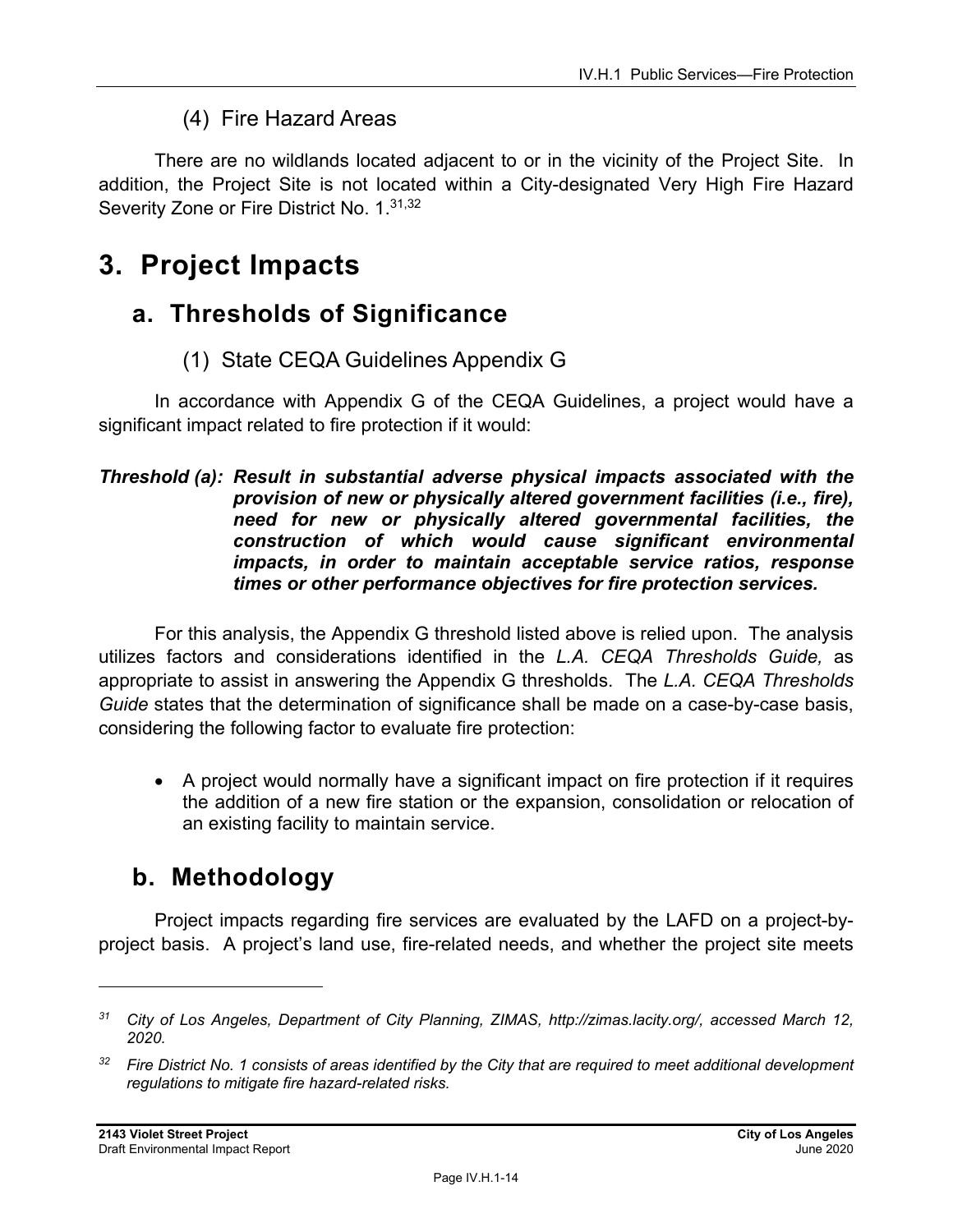the recommended response distance and fire safety requirements, as well as project design features that would reduce or increase the demand for fire protection services, are taken into consideration. Beyond the standards set forth in the Los Angeles Fire Code, consideration is given to the project size and components, required fire-flow, response distance for engine and truck companies, fire hydrant sizing and placement standards, access, and potential to use or store hazardous materials. Further evaluation of impacts considers whether or not the development of the project would create the need for a new fire station or expansion, relocation, or consolidation of an existing facility to accommodate increased demand. Consultation with the LAFD is also conducted to determine the project's effect on fire protection services.

The need for or deficiency in adequate fire protection and emergency medical services in and of itself is not a CEQA impact but rather a social and/or economic impact. Where a project causes a need for additional fire protection and emergency medical services resulting in the need to construct new facilities or additions to existing facilities, and the construction results in a potential impact to the environment, then the impact would need to be assessed in that project's CEQA document. In the event that the City determines that expanded or new emergency facilities are warranted, such facilities: (1) would occur where allowed under the designated land use; (2) would likely be located on parcels that are infill opportunities on lots that are between 0.5 and 1 acre in size; and (3) could qualify for a categorical exemption under CEQA Guidelines Section 15301 or 15332 or a Mitigated Negative Declaration. Further analysis, including a specific location, would be speculative and beyond the scope of this document.

# **c. Project Design Features**

No Project Design Features are proposed with respect to fire protection. However, as discussed in Section IV.I, Transportation, of this Draft EIR, pursuant to Project Design Feature TR-PDF-1, the Applicant would implement a Construction Traffic Management Plan that would include provisions for maintaining emergency access to the Project Site during construction.

# **d. Analysis of Project Impacts**

*Threshold (a): Would the Project result in substantial adverse physical impacts associated with the provision of new or physically altered government facilities (i.e., fire), need for new or physically altered governmental facilities, the construction of which would cause significant environmental impacts, in order to maintain acceptable service ratios, response times or other performance objectives for fire protection services?*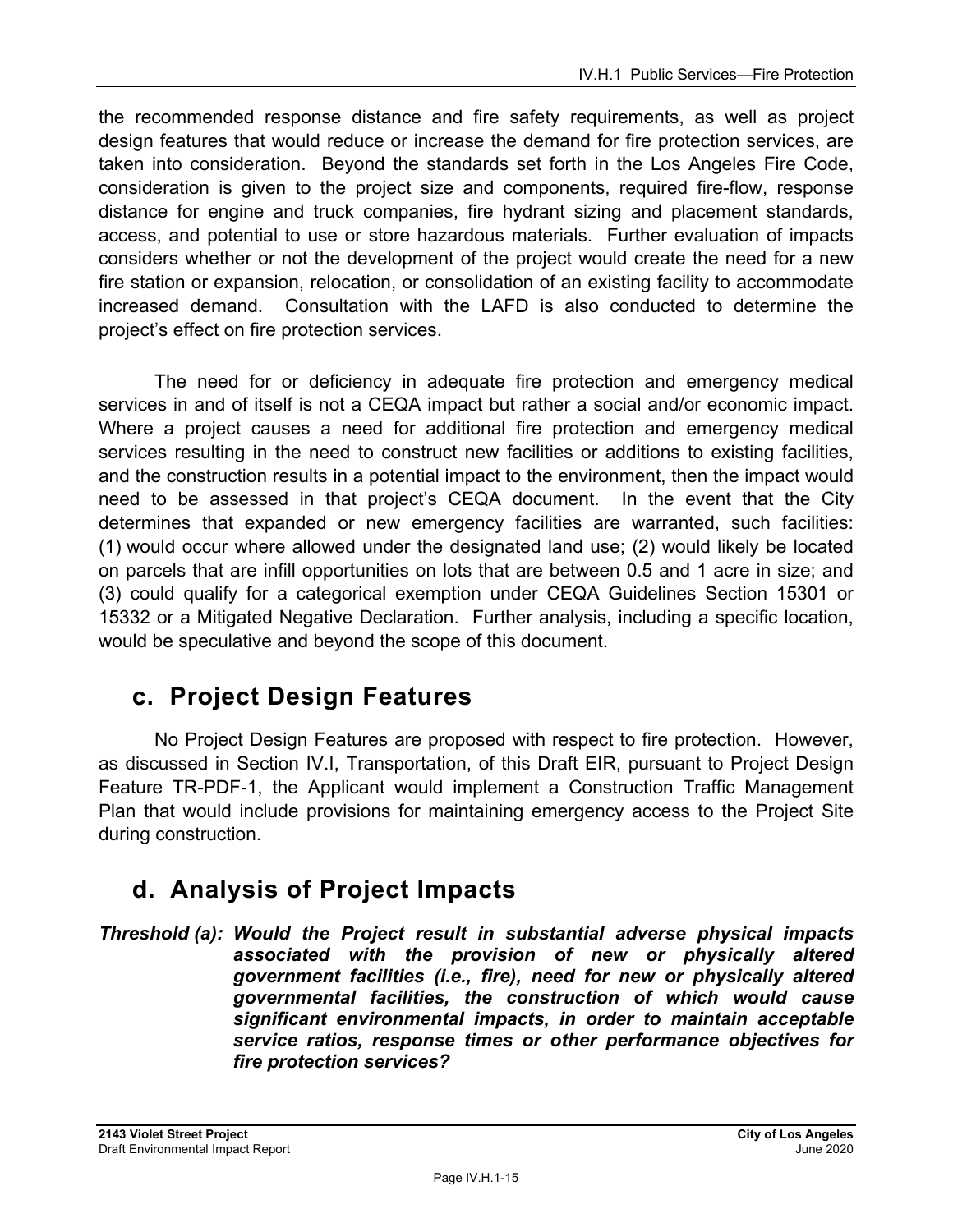# (1) Impact Analysis

### *(a) Construction*

Construction activities have the potential to result in accidental on-site fires by exposing combustible materials (e.g., wood, plastics, sawdust, coverings and coatings) to fire risks from machinery and equipment sparks, and from exposed electrical lines, chemical reactions in combustible materials and coatings, and lighted cigarettes. In most cases, implementation of good housekeeping procedures by the construction contractors and work crews would minimize these hazards. Construction activities also have the potential to affect fire protection services by adding construction traffic to the street network and by necessitating partial lane closures during street improvements and utility installations, including the required upgrades to the water mains in 7th Place and Violet Street. These impacts would be less than significant for the following reasons:

- Construction impacts are inherently temporary in nature and do not cause lasting effects that would impact LAFD fire protection services.
- In accordance with OSHA regulations set forth in 29 CFR, Part No. 1926, construction managers and personnel would be trained in emergency response and fire safety operations and fire suppression equipment (e.g., fire extinguishers) specific to construction would be maintained on-site.
- Partial lane closures would not significantly affect emergency vehicles, the drivers of which normally have a variety of options for dealing with traffic pursuant to California Vehicle Code (CVC) Section 21806, such as using their sirens to clear a path of travel or driving in the lanes of opposing traffic.
- Impacts that could temporarily affect emergency response are addressed through the Construction Traffic Management Plan, prepared for the Project pursuant to Project Design Feature TR-PDF-1 in Section IV.I, Transportation, of this Draft EIR. Project Design Feature TR-PDF-1 will ensure that adequate and safe access remains available within and near the Project Site during construction activities. The Project would also employ temporary traffic controls, such as flag persons to control traffic movement during temporary traffic flow disruptions. Traffic management personnel would be trained to assist in emergency response by restricting or controlling the movement of traffic that could interfere with emergency vehicle access. Appropriate construction traffic control measures (e.g., detour signage, delineators, etc.) would also be implemented, as necessary, to ensure emergency access to the Project Site and traffic flow is maintained on adjacent rights-of-way.

**Based on the above, Project construction would not affect fire protection services to the extent that new or physically altered fire facilities would be needed in order to maintain acceptable service ratios, response distances, or other**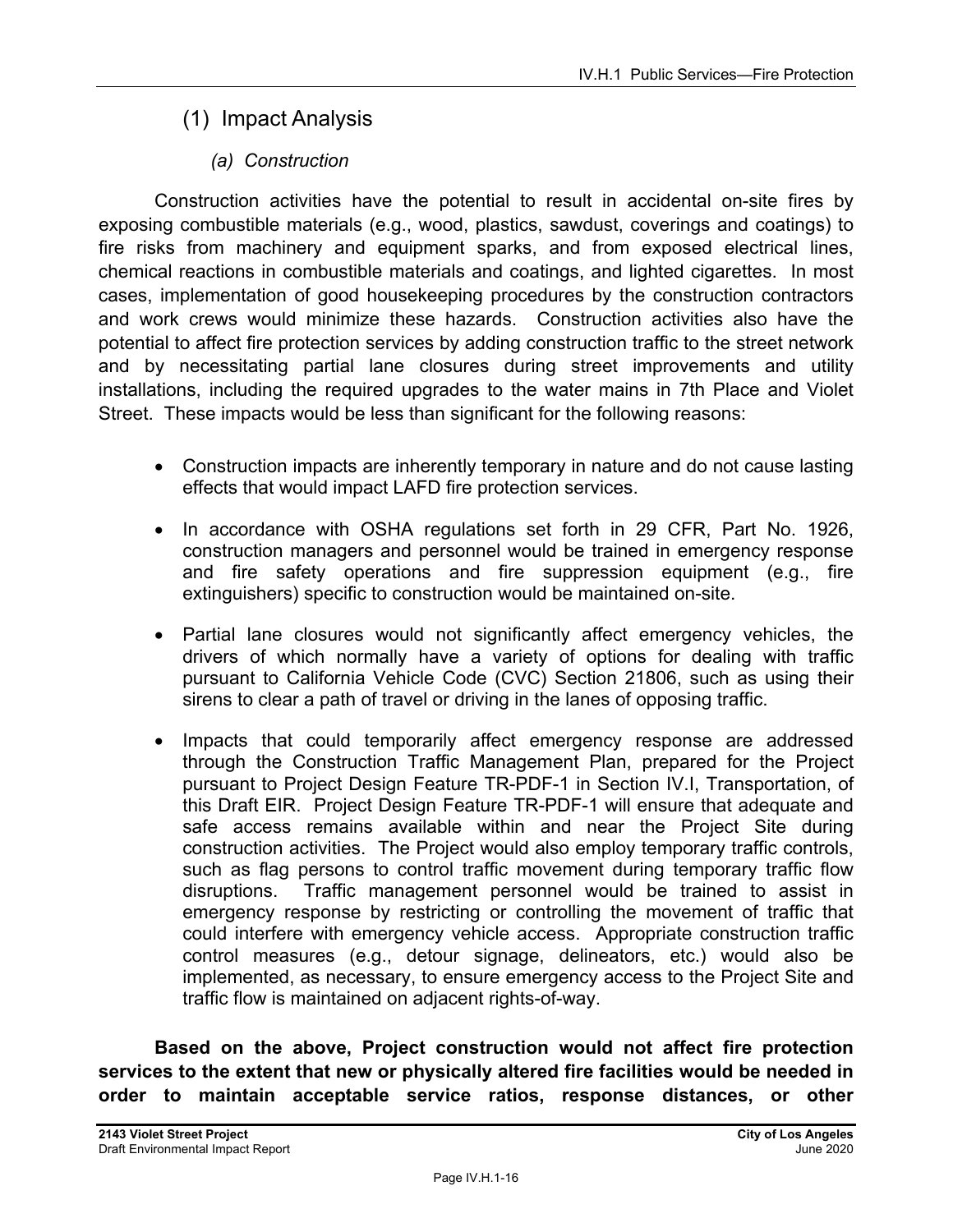#### **performance objectives for fire protection services. Therefore, construction-related impacts on fire protection would be less than significant.**

- *(b) Operation* 
	- *(i) Facilities and Equipment*

The Project Site would continue to be served by Fire Station No. 17, the "first-in" station for the Project Site, located approximately 0.6 mile south of the Project Site. As shown in Table IV.H.1-1 on page IV.H.1-12, Fire Station No. 17 is equipped with an assessment engine, paramedic rescue ambulance, foam tender, HazMat tender, arson investigation unit, and a staff of eight. In addition, Fire Station No. 9, located 1.4 miles northwest of the Project Site, is equipped with an assessment engine, assessment truck, BLS rescue ambulance, and staff of 12. As such, the Project Site is located within the required 1.0-mile engine company and 1.5-mile truck company response distances and the LAFD considers fire protection to be adequate.<sup>33</sup> Furthermore, as shown in Table IV.H.1-1, although located beyond the specified response distance requirements, Fire Station Nos. 4 and 2 have been identified by the LAFD as capable of initial responses needed at the Project Site.

The Project's development of 347 new live-work units would introduce a new residential population of 840 persons, based on the most recent estimated household size of 2.42 persons per unit for multi-family housing units in the City of Los Angeles.<sup>34</sup> When accounting for the removal of four existing live-work units on the Project Site, the net population increase would be 830 persons. In addition, based on employee generation rates included in the Los Angeles Unified School District's (LAUSD) Developer Fee Justification Study, the Project's 187,374 square feet of new office space, 21,858 square feet of new retail/restaurant floor area, and 926 square-foot community room that residents could use for art creation would generate approximately 961 employees.<sup>35</sup> Therefore, the Project's population would increase the demand for LAFD fire protection services, which could, in turn, result in a need for new or physically altered government facilities.

*<sup>33</sup> Written correspondence from Ralph M. Terrazas, Fire Chief, and Kristen Crowley, Fire Marshal, Bureau of Fire Prevention and Public Safety, Los Angeles Fire Department, October 16, 2018* 

*<sup>34</sup> Based on a rate of 2.42 persons per multi-family unit based on the 2017 American Community Survey 5-Year Average Estimates per correspondence with Jack Tsao, Data Analyst II, Los Angeles Department of City Planning, July 31, 2019* 

*<sup>35</sup> The 2018 LAUSD Developer Fee Justification Study does not include an employee generation rate for artist production space. To provide a conservative estimate, the highest generation rate (i.e., Standard Commercial Office) was used.*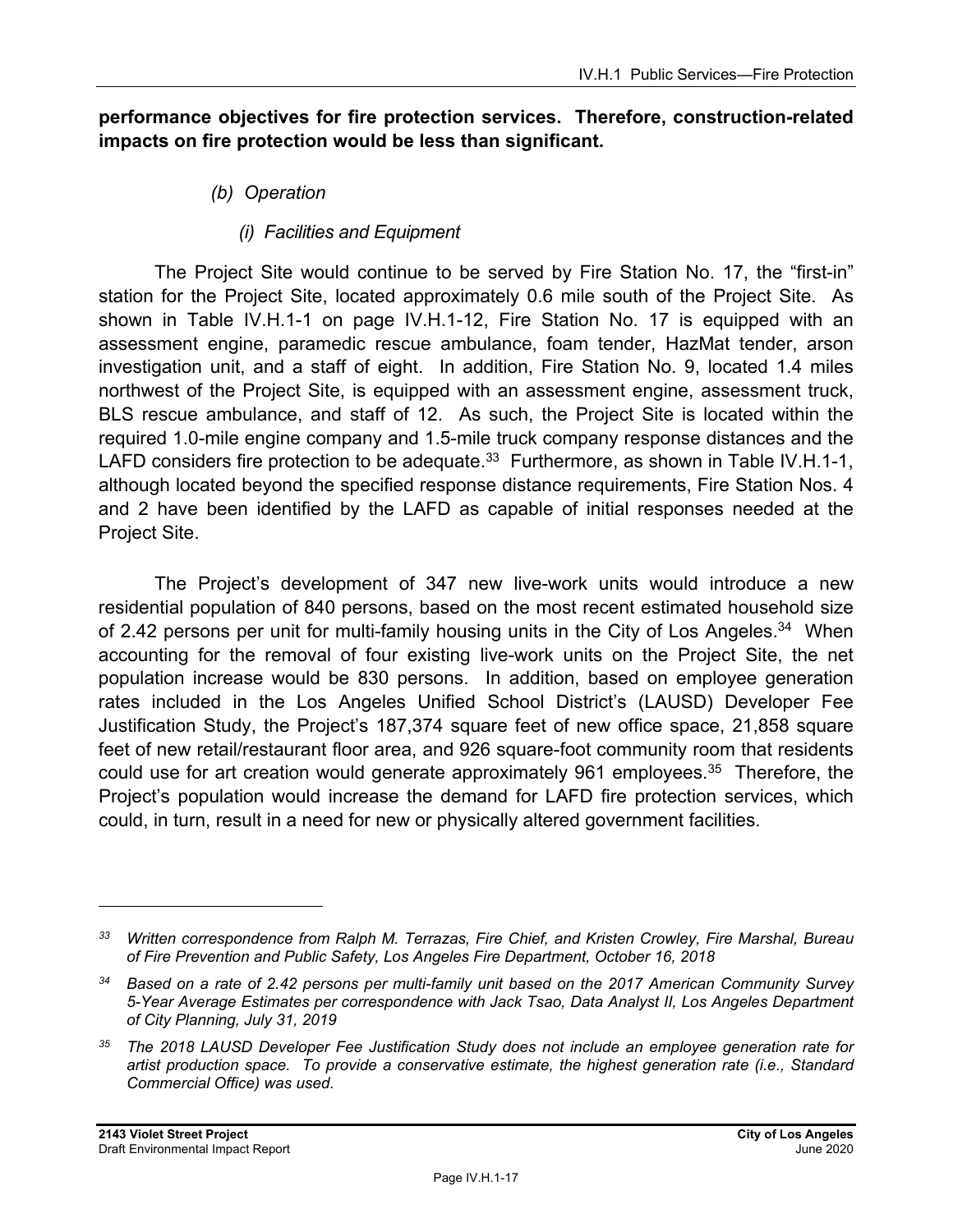However, the Project would implement Los Angeles Building and Fire Code requirements, including, but not limited to, structural design, building materials, site access, clearances, hydrants, fire flow, storage and management of hazardous materials, alarm and communications systems, and building sprinkler systems. Compliance with applicable City Building Code and Fire Code requirements would be demonstrated as part of LAFD's fire/life safety plan review and LAFD's fire/life safety inspection for new construction projects, as set forth in LAMC Section 57.118, prior to the issuance of a building permit. In addition, as described above, the Project, which would include high-rise structures, is required by the LAMC Section 57.4705.4 to provide an EHLF, as described in Subsection 2.a.(3)(e) or to implement one of two alternate options to an EHLF. The Project would comply with Option 2 of LAFD Requirement No. 10 and acquire approval from the Fire Marshal for this option. In compliance with Option 2, the Project would provide all applicable life safety features, including automatic fire sprinklers, a video camera surveillance system, egress stairways, fire service access elevators, stairways with roof access, enclosed elevator lobbies, and escalator openings or stairways.

### *(ii) Emergency Access*

Operation of the Project would not include the installation of barriers (e.g., perimeter fencing, fixed bollards, etc.) that could impede emergency vehicle access within and in the vicinity of the Project Site. Furthermore, the area surrounding the Project Site includes an established street system, consisting of freeways, primary and secondary arterials, and collector and local streets, which provide regional, sub-regional, and local access and circulation within the Project's traffic study area. Based on the Project Site's location within a highly urbanized area of the City, the streets surrounding the Project Site were designed as standard streets in terms of pavement width and thickness, curb and gutter, and horizontal and vertical curvature. Therefore, the street system surrounding the Project Site is not considered substandard. Additionally, drivers of emergency vehicles have a variety of options for avoiding traffic, such as using sirens and flashing lights to clear a path of travel, pursuant to CVC Section 21806. As such, emergency access to the Project Site and surrounding uses would be maintained at all times, and the increase in traffic generated by the Project would not significantly impact emergency vehicle response to the Project Site and surrounding uses, including along City-designated disaster routes. Furthermore, the Project's driveway and internal circulation would be designed to incorporate all applicable City Building Code and Fire Code requirements regarding site access, including providing adequate emergency vehicle access.

Compliance with applicable City Building Code and Fire Code requirements, including emergency vehicle access, would be demonstrated as part of LAFD's fire/life safety plan review and LAFD's fire/life safety inspection for new construction projects, as set forth in LAMC Section 57.118, and which are required prior to the issuance of a building permit.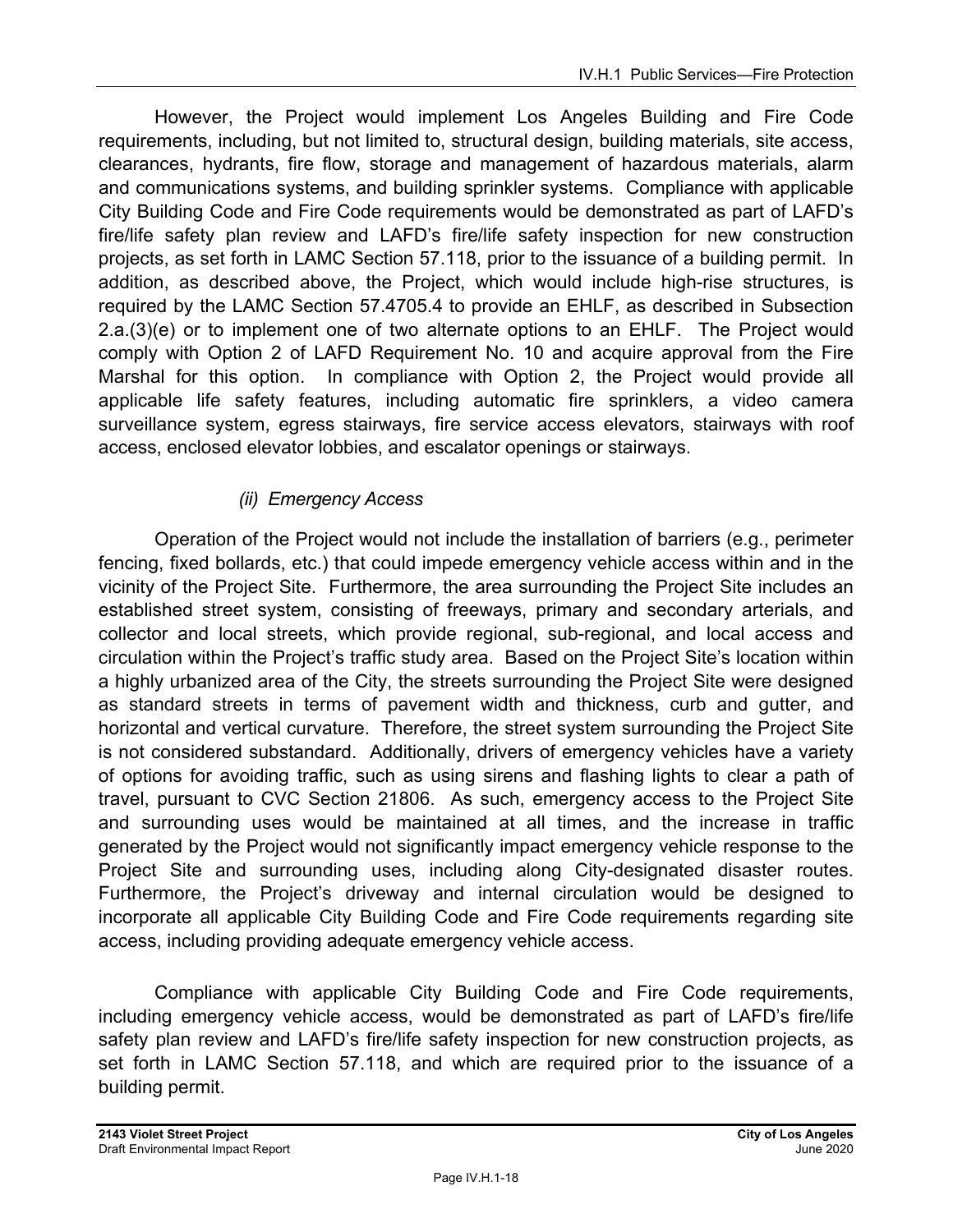#### *(iii) Fire Flow*

As described in Section IV.K.1, Utilities and Service Systems—Water Supply, of this Draft EIR, domestic and fire water service to the Project Site would continue to be supplied by LADWP. Fire flow to the Project would be required to meet City fire flow requirements. As previously discussed, LAMC Section 57.507.3.1 establishes fire flow standards by development type. The Project falls within the Industrial and Commercial category, which has a required minimum fire flow of 6,000 gpm to 9,000 gpm from four to six adjacent fire hydrants flowing simultaneously with a minimum pressure of 20 psi at full flow, which translates to 1,500 gpm per hydrant. Additionally, hydrants must be spaced to provide adequate coverage of the building exterior.

As discussed in the Utility Report, included as Appendix E of this Draft EIR, the Information of Fire Flow Availability Report (IFFAR) submitted to LADWP shows six nearby hydrants flowing simultaneously for a combined 7,000 gpm. Therefore, under existing conditions, the Project Site does not currently have adequate fire flow to demonstrate compliance with LAMC Section 57.507.3. However, the Project would include necessary upgrades to improve the surrounding water mains that would facilities flow and pressure requirements. Specifically, as discussed in the Utility Report included as Appendix E of this Draft EIR, the Project may require construction of new public water mains within the public right of way. This work would include replacing the existing 6-inch mains in both 7th Place and Violet Street and may require supplementary water main construction in Santa Fe Avenue.

Furthermore, in accordance with LAFD Regulation No. 10 Option 2, the Project will incorporate a fire sprinkler suppression system to reduce or eliminate public hydrant demands, which will be subject to LAFD review and approval during the design and permitting phase of the Project. The maximum allowable fire sprinkler demand for a fully or partially sprinklered building would be 1,250 gpm. As part of the Utility Report, a Service Advisory Report (SAR) was submitted to LADWP to determine if the existing public water infrastructure could meet the demands of the Project. Based upon the SAR results, LADWP outlined potential improvements to the water supply infrastructure that may be necessary. The planned upgrades to the water mains near the Project Site would be sufficient to provide the necessary flow and pressure.

### *(iv) Conclusion*

**Based on the above analysis, the Project is not anticipated to generate a demand for additional fire facilities Project operation would not result in substantial adverse physical impacts associated with the provision of new or physically altered government facilities, need for new or physically altered governmental facilities, the construction of which would cause significant environmental impacts, in order to maintain acceptable service ratios, response times, or other performance objectives**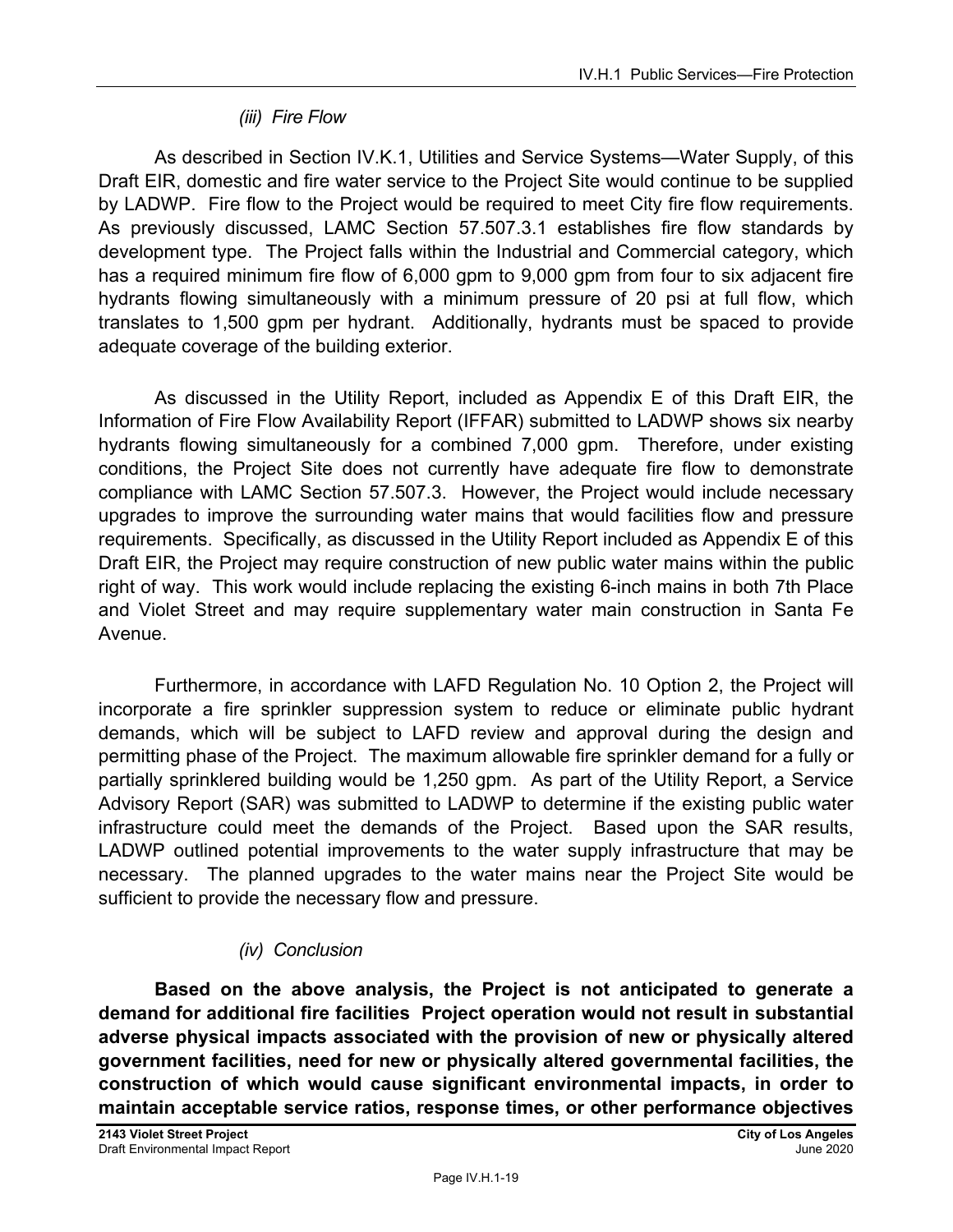#### **for fire protection services. Therefore, impacts to fire protection during Project operation would be less than significant, and no mitigation measures are required.**

### (2) Mitigation Measures

Project-level impacts would be less than significant and no mitigation measures are required.

### (3) Level of Significance After Mitigation

Project-level impacts would be less than significant without mitigation.

# **e. Cumulative Impacts**

### (1) Impact Analysis

The geographic context for the cumulative impact analysis for fire protection are the service areas of Fire Station Nos. 17, 9, 4, and 2. The Project, in conjunction with growth forecasted in the City through 2024 (i.e., the Project buildout year), would cumulatively generate a demand for fire protection service, thus potentially resulting in cumulative impacts on fire protection facilities. Cumulative growth in the greater Project area through 2024 includes specific known development projects, growth that may be projected as a result of the land use designation and policy changes contained in the Central City North Community Plan Update, as well as general ambient growth projected to occur.

As discussed in Section III, Environmental Setting, of this Draft EIR, the projected growth reflected by Related Project Nos. 1 through 74 is a conservative assumption, as some of the related projects may not be built out by 2024 (i.e., the Project buildout year), may never be built, or may be approved and built at reduced densities. To provide a conservative forecast, the future baseline forecast assumes that Related Project Nos. 1 through 74 are fully built out by 2024, unless otherwise noted.

A number of the identified related projects and ambient growth projections fall within the service areas of Fire Station Nos. 17, 9, 4, and 2. The increase in development and residential service populations from the Project, related projects, as well as other future development in the Central City North Community Plan area would result in a cumulative increase in the demand for LAFD services and could have a cumulative impact on fire services resulting in a need for new or physically altered government facilities if the Project, together with other development in the service area, did not comply with LAFD requirements for design and construction. However, similar to the Project, the related projects and other future development projects in the Central City North Community Plan area would be reviewed by the LAFD to ensure that sufficient fire safety and hazards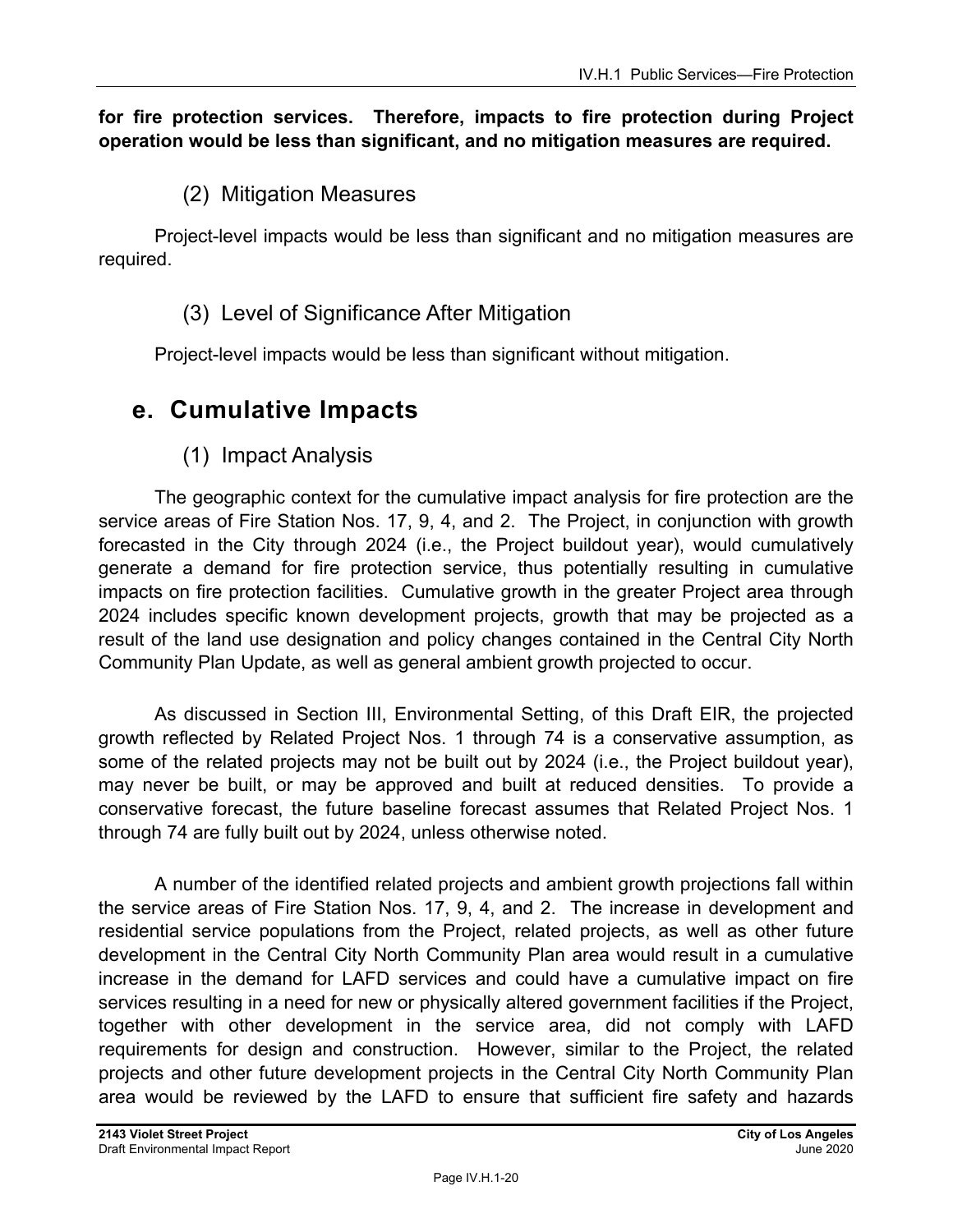measures are implemented.. Furthermore, each related project and other future development projects in the Central City North Community Plan area would be required to comply with regulatory requirements related to fire protection services. In addition, the Project, related projects, and other future development projects in the Central City North Community Plan area would be subject to the City's standard construction permitting process, which includes a review by LAFD for compliance with building and site design standards related to fire/life safety, as well as coordinating with LADWP to ensure that local fire flow infrastructure meets current code standards for the type and intensity of land uses involved. Furthermore, given that the Project Site is located within an urban area, each of the related projects identified in the area, as well as other future developments, would likewise be developed within urbanized locations that fall within an acceptable distance from one or more existing fire stations. The Project would also generate revenues to the City's General Fund (in the form of property taxes, sales revenue, etc.) that could be applied toward the provision of new fire station facilities and related staffing, as deemed appropriate.36

With regard to cumulative impacts on fire protection, consistent with *City of Hayward v. Board Trustees of California State* University (2015) 242 Cal.App.4th 833 ruling and the requirements stated in the California Constitution Article XIII, Section 35(a)(2) in Subsection 3.b.(1) above, the obligation to provide adequate fire protection and emergency medical services is the responsibility of the City and the need for additional fire protection services is not an environmental impact that CEQA requires a project proponent to mitigate. The *Hayward* ruling also concluded the "city has a constitutional obligation to provide adequate fire protection services. Assuming the city continues to perform its obligations, there is no basis to conclude that the project will cause a substantial adverse effect on human beings." Through the City's regular budgeting efforts, LAFD's resource needs, including staffing, equipment, trucks and engines, ambulances, other special apparatuses and possibly station expansions or new station construction, would be identified and allocated according to the priorities at the time. LAFD has no known or proposed plans to expand fire facilities or construct new facilities in the area. However, if LAFD determines that new facilities are necessary at some point in the future, such facilities: (1) would occur where allowed under the designated land use; (2) would likely be located on parcels that are infill opportunities on lots that are between 0.5 and 1 acre in size; and (3) could qualify for a categorical exemption under CEQA Guidelines Section 15301 or 15332 or a Mitigated Negative Declaration and would not be expected to result in significant impacts. $37$  Further analysis, including a specific location, would be speculative

*<sup>36</sup> City of Los Angeles, Proposed Budget for the Fiscal Year 2018–19.* 

*<sup>37</sup> Although an EIR was prepared for the construction of LAFD Fire Station No. 39, the EIR concluded there would be no significant impacts. See Notice of Determination for Van Nuys Fire Station 39.*